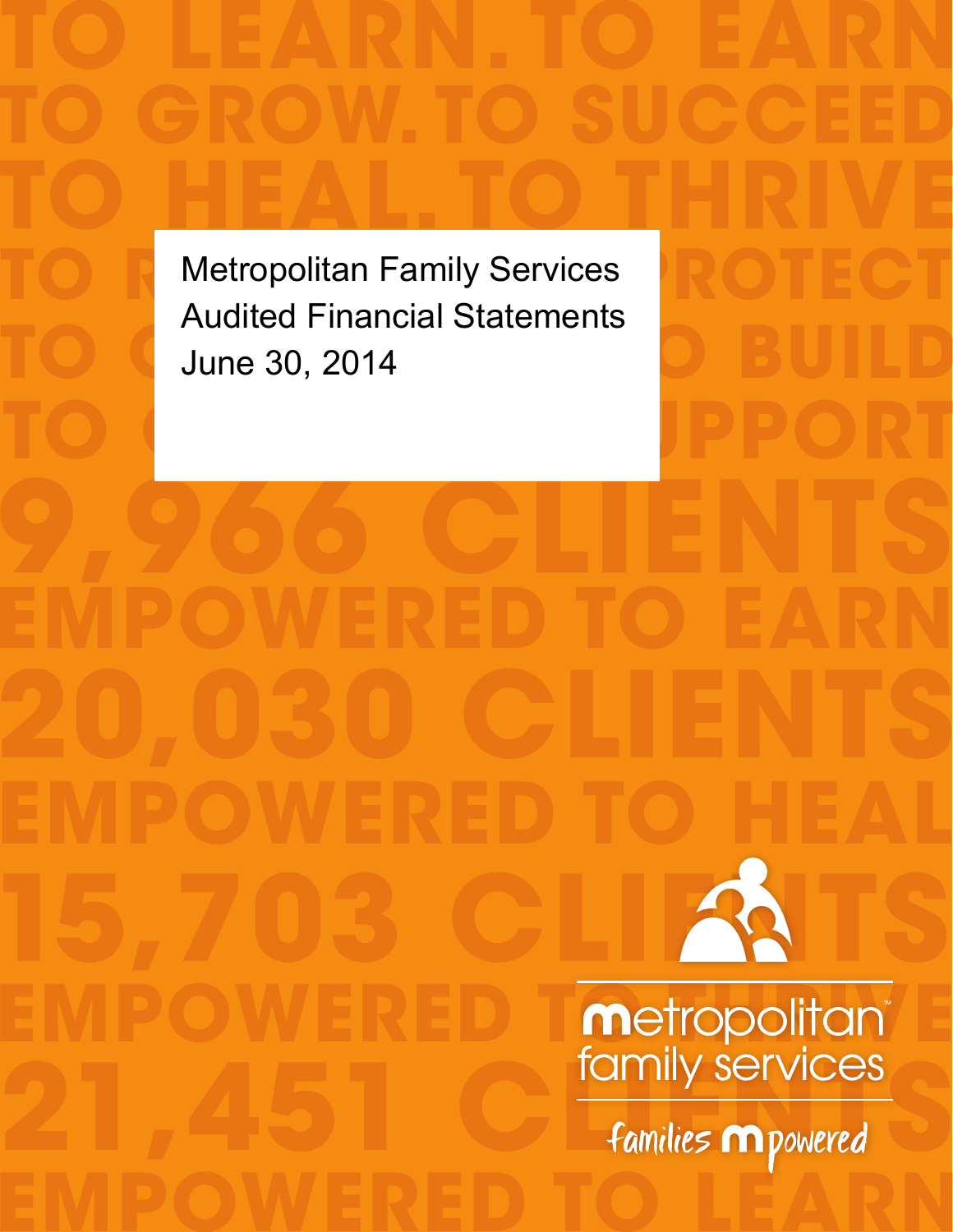# **Contents**

| Independent Auditor's Report             |         |
|------------------------------------------|---------|
| <b>Financial Statements:</b>             |         |
| <b>Statements of Financial Position</b>  | 2       |
| <b>Statements of Activities</b>          | $3 - 4$ |
| <b>Statements of Functional Expenses</b> | $5 - 8$ |
| <b>Statements of Cash Flows</b>          | 9       |
| Notes to Financial Statements            | 10 – 28 |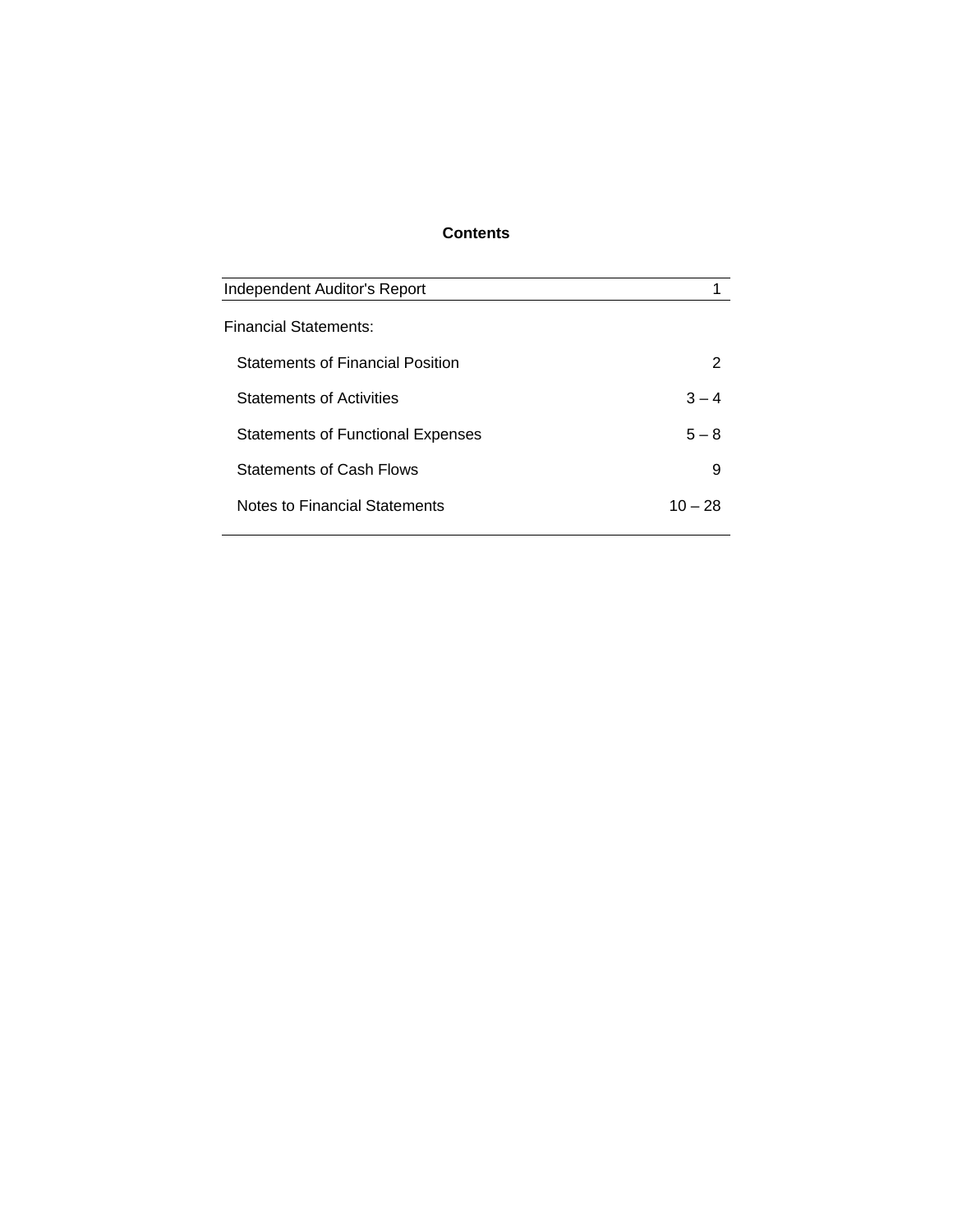

#### **Independent Auditor's Report on the Financial Statements**

To the Board of Directors Metropolitan Family Services Chicago, Illinois

#### **Report on the Financial Statements**

We have audited the accompanying financial statements of Metropolitan Family Services (the Agency), which comprise the statements of financial position as of June 30, 2014 and 2013, and the related statements of activities, functional expenses and cash flows for the years then ended, and the related notes to the financial statements.

#### *Management's Responsibility for the Financial Statements*

Management is responsible for the preparation and fair presentation of these financial statements in accordance with accounting principles generally accepted in the United States of America; this includes the design, implementation, and maintenance of internal control relevant to the preparation and fair presentation of financial statements that are free from material misstatement, whether due to fraud or error.

#### *Auditor's Responsibility*

Our responsibility is to express an opinion on these financial statements based on our audits. We conducted our audits in accordance with auditing standards generally accepted in the United States of America. Those standards require that we plan and perform the audits to obtain reasonable assurance about whether the financial statements are free from material misstatement.

An audit involves performing procedures to obtain audit evidence about the amounts and disclosures in the financial statements. The procedures selected depend on the auditor's judgment, including the assessment of the risks of material misstatement of the financial statements, whether due to fraud or error. In making those risk assessments, the auditor considers internal control relevant to the entity's preparation and fair presentation of the financial statements in order to design audit procedures that are appropriate in the circumstances, but not for the purpose of expressing an opinion on the effectiveness of the entity's internal control. Accordingly, we express no such opinion. An audit also includes evaluating the appropriateness of accounting policies used and the reasonableness of significant accounting estimates made by management, as well as evaluating the overall presentation of the financial statements.

We believe that the audit evidence we have obtained is sufficient and appropriate to provide a basis for our audit opinion.

#### *Opinion*

In our opinion, the financial statements referred to above present fairly, in all material respects, the financial position of Metropolitan Family Services as of June 30, 2014 and 2013, and the changes in its net assets and its cash flows for the years then ended in accordance with accounting principles generally accepted in the United States of America.

McGladrey LLP

Chicago, Illinois September 24, 2014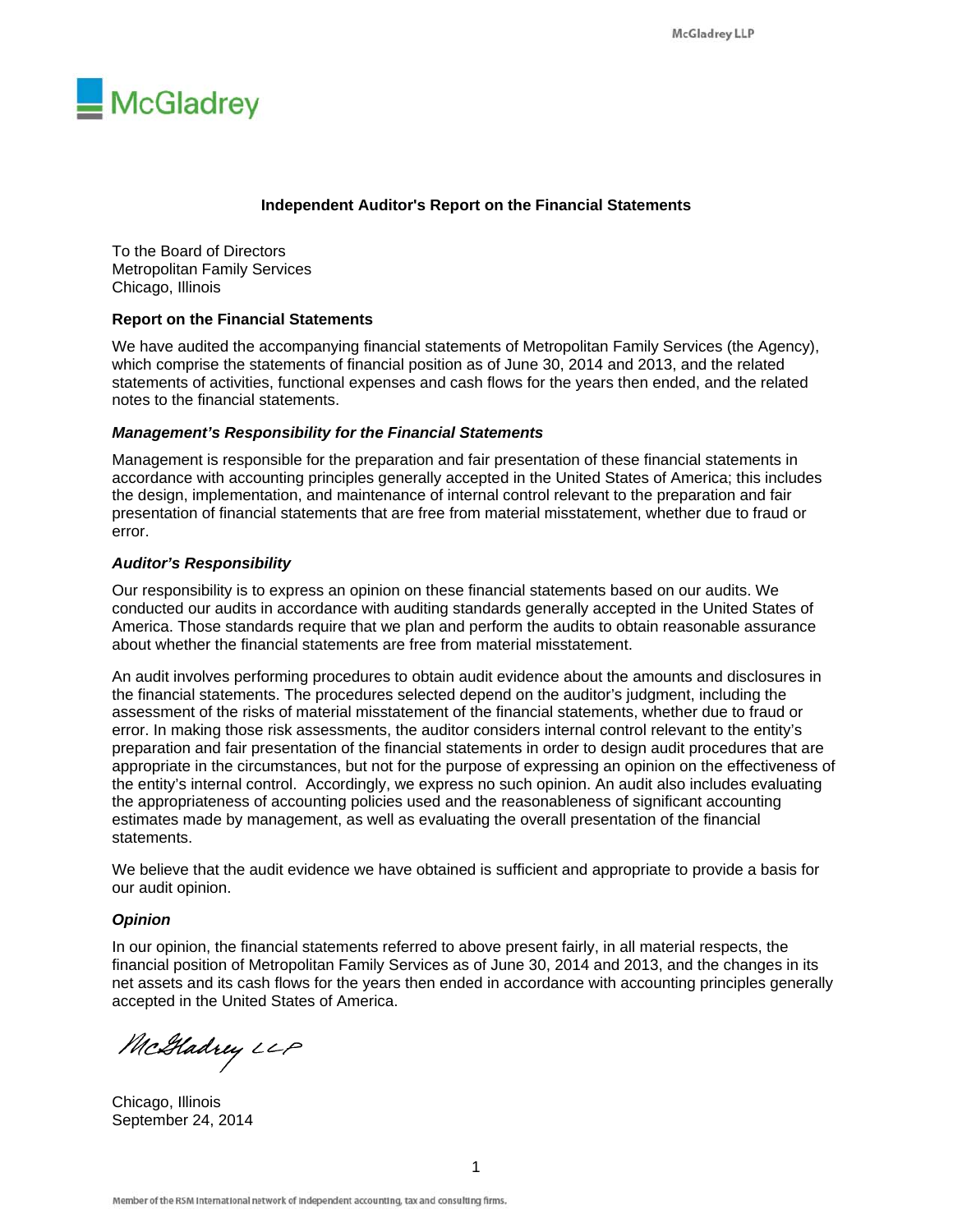# **Statements of Financial Position June 30, 2014 and 2013**

| <b>Assets</b><br>Cash<br>\$<br>230,264<br>\$<br>257,956<br>Receivables (net of allowance):<br>Government grants<br>7,840,893<br>6,599,920<br>Fund raising pledges<br>576,322<br>339,052<br>Other<br>132,575<br>165,190<br>43,304,587<br>38,434,226<br>Investments<br>15,271,834<br>13,496,026<br>Beneficial interest in irrevocable perpetual trusts<br>413,183<br>424,148<br>Prepaid expenses<br>Bond issuance costs, net<br>184,275<br>204,311<br>Property and equipment, net<br>16,938,445<br>17,452,281<br><b>Total assets</b><br>84,892,378<br>77,373,110<br>\$<br><b>Liabilities</b><br>Line of credit<br>\$<br>4,200,000<br>\$<br>2,050,000<br>Accounts payable and accrued expenses<br>3,554,927<br>4,731,400<br>4,709,282<br>Accrued pension expense<br>5,823,737<br>Notes payable<br>1,102,470<br>1,159,057<br>Bonds payable<br>12,700,000<br>12,700,000<br>866,511<br>Deferred revenue<br>731,361<br>25,367<br>54,802<br>Funds held in custody for others<br>3,323,016<br>3,447,043<br>Interest rate swap<br><b>Total liabilities</b><br>30,605,600<br>30,573,373<br>Net Assets (Deficit)<br>Unrestricted<br>(4, 533, 917)<br>(5,273,812)<br>Temporarily restricted<br>37,982,370<br>33,011,032<br>Permanently restricted<br>20,838,325<br>19,062,517<br><b>Total net assets</b><br>54,286,778<br>46,799,737<br><b>Total liabilities and net assets</b><br>84,892,378<br>77,373,110<br>\$ |  | 2014 | 2013 |
|------------------------------------------------------------------------------------------------------------------------------------------------------------------------------------------------------------------------------------------------------------------------------------------------------------------------------------------------------------------------------------------------------------------------------------------------------------------------------------------------------------------------------------------------------------------------------------------------------------------------------------------------------------------------------------------------------------------------------------------------------------------------------------------------------------------------------------------------------------------------------------------------------------------------------------------------------------------------------------------------------------------------------------------------------------------------------------------------------------------------------------------------------------------------------------------------------------------------------------------------------------------------------------------------------------------------------------------------------------------------------------------------------|--|------|------|
|                                                                                                                                                                                                                                                                                                                                                                                                                                                                                                                                                                                                                                                                                                                                                                                                                                                                                                                                                                                                                                                                                                                                                                                                                                                                                                                                                                                                      |  |      |      |
|                                                                                                                                                                                                                                                                                                                                                                                                                                                                                                                                                                                                                                                                                                                                                                                                                                                                                                                                                                                                                                                                                                                                                                                                                                                                                                                                                                                                      |  |      |      |
|                                                                                                                                                                                                                                                                                                                                                                                                                                                                                                                                                                                                                                                                                                                                                                                                                                                                                                                                                                                                                                                                                                                                                                                                                                                                                                                                                                                                      |  |      |      |
|                                                                                                                                                                                                                                                                                                                                                                                                                                                                                                                                                                                                                                                                                                                                                                                                                                                                                                                                                                                                                                                                                                                                                                                                                                                                                                                                                                                                      |  |      |      |
|                                                                                                                                                                                                                                                                                                                                                                                                                                                                                                                                                                                                                                                                                                                                                                                                                                                                                                                                                                                                                                                                                                                                                                                                                                                                                                                                                                                                      |  |      |      |
|                                                                                                                                                                                                                                                                                                                                                                                                                                                                                                                                                                                                                                                                                                                                                                                                                                                                                                                                                                                                                                                                                                                                                                                                                                                                                                                                                                                                      |  |      |      |
|                                                                                                                                                                                                                                                                                                                                                                                                                                                                                                                                                                                                                                                                                                                                                                                                                                                                                                                                                                                                                                                                                                                                                                                                                                                                                                                                                                                                      |  |      |      |
|                                                                                                                                                                                                                                                                                                                                                                                                                                                                                                                                                                                                                                                                                                                                                                                                                                                                                                                                                                                                                                                                                                                                                                                                                                                                                                                                                                                                      |  |      |      |
|                                                                                                                                                                                                                                                                                                                                                                                                                                                                                                                                                                                                                                                                                                                                                                                                                                                                                                                                                                                                                                                                                                                                                                                                                                                                                                                                                                                                      |  |      |      |
|                                                                                                                                                                                                                                                                                                                                                                                                                                                                                                                                                                                                                                                                                                                                                                                                                                                                                                                                                                                                                                                                                                                                                                                                                                                                                                                                                                                                      |  |      |      |
|                                                                                                                                                                                                                                                                                                                                                                                                                                                                                                                                                                                                                                                                                                                                                                                                                                                                                                                                                                                                                                                                                                                                                                                                                                                                                                                                                                                                      |  |      |      |
|                                                                                                                                                                                                                                                                                                                                                                                                                                                                                                                                                                                                                                                                                                                                                                                                                                                                                                                                                                                                                                                                                                                                                                                                                                                                                                                                                                                                      |  |      |      |
|                                                                                                                                                                                                                                                                                                                                                                                                                                                                                                                                                                                                                                                                                                                                                                                                                                                                                                                                                                                                                                                                                                                                                                                                                                                                                                                                                                                                      |  |      |      |
|                                                                                                                                                                                                                                                                                                                                                                                                                                                                                                                                                                                                                                                                                                                                                                                                                                                                                                                                                                                                                                                                                                                                                                                                                                                                                                                                                                                                      |  |      |      |
|                                                                                                                                                                                                                                                                                                                                                                                                                                                                                                                                                                                                                                                                                                                                                                                                                                                                                                                                                                                                                                                                                                                                                                                                                                                                                                                                                                                                      |  |      |      |
|                                                                                                                                                                                                                                                                                                                                                                                                                                                                                                                                                                                                                                                                                                                                                                                                                                                                                                                                                                                                                                                                                                                                                                                                                                                                                                                                                                                                      |  |      |      |
|                                                                                                                                                                                                                                                                                                                                                                                                                                                                                                                                                                                                                                                                                                                                                                                                                                                                                                                                                                                                                                                                                                                                                                                                                                                                                                                                                                                                      |  |      |      |
|                                                                                                                                                                                                                                                                                                                                                                                                                                                                                                                                                                                                                                                                                                                                                                                                                                                                                                                                                                                                                                                                                                                                                                                                                                                                                                                                                                                                      |  |      |      |
|                                                                                                                                                                                                                                                                                                                                                                                                                                                                                                                                                                                                                                                                                                                                                                                                                                                                                                                                                                                                                                                                                                                                                                                                                                                                                                                                                                                                      |  |      |      |
|                                                                                                                                                                                                                                                                                                                                                                                                                                                                                                                                                                                                                                                                                                                                                                                                                                                                                                                                                                                                                                                                                                                                                                                                                                                                                                                                                                                                      |  |      |      |
|                                                                                                                                                                                                                                                                                                                                                                                                                                                                                                                                                                                                                                                                                                                                                                                                                                                                                                                                                                                                                                                                                                                                                                                                                                                                                                                                                                                                      |  |      |      |
|                                                                                                                                                                                                                                                                                                                                                                                                                                                                                                                                                                                                                                                                                                                                                                                                                                                                                                                                                                                                                                                                                                                                                                                                                                                                                                                                                                                                      |  |      |      |
|                                                                                                                                                                                                                                                                                                                                                                                                                                                                                                                                                                                                                                                                                                                                                                                                                                                                                                                                                                                                                                                                                                                                                                                                                                                                                                                                                                                                      |  |      |      |
|                                                                                                                                                                                                                                                                                                                                                                                                                                                                                                                                                                                                                                                                                                                                                                                                                                                                                                                                                                                                                                                                                                                                                                                                                                                                                                                                                                                                      |  |      |      |
|                                                                                                                                                                                                                                                                                                                                                                                                                                                                                                                                                                                                                                                                                                                                                                                                                                                                                                                                                                                                                                                                                                                                                                                                                                                                                                                                                                                                      |  |      |      |
|                                                                                                                                                                                                                                                                                                                                                                                                                                                                                                                                                                                                                                                                                                                                                                                                                                                                                                                                                                                                                                                                                                                                                                                                                                                                                                                                                                                                      |  |      |      |
|                                                                                                                                                                                                                                                                                                                                                                                                                                                                                                                                                                                                                                                                                                                                                                                                                                                                                                                                                                                                                                                                                                                                                                                                                                                                                                                                                                                                      |  |      |      |
|                                                                                                                                                                                                                                                                                                                                                                                                                                                                                                                                                                                                                                                                                                                                                                                                                                                                                                                                                                                                                                                                                                                                                                                                                                                                                                                                                                                                      |  |      |      |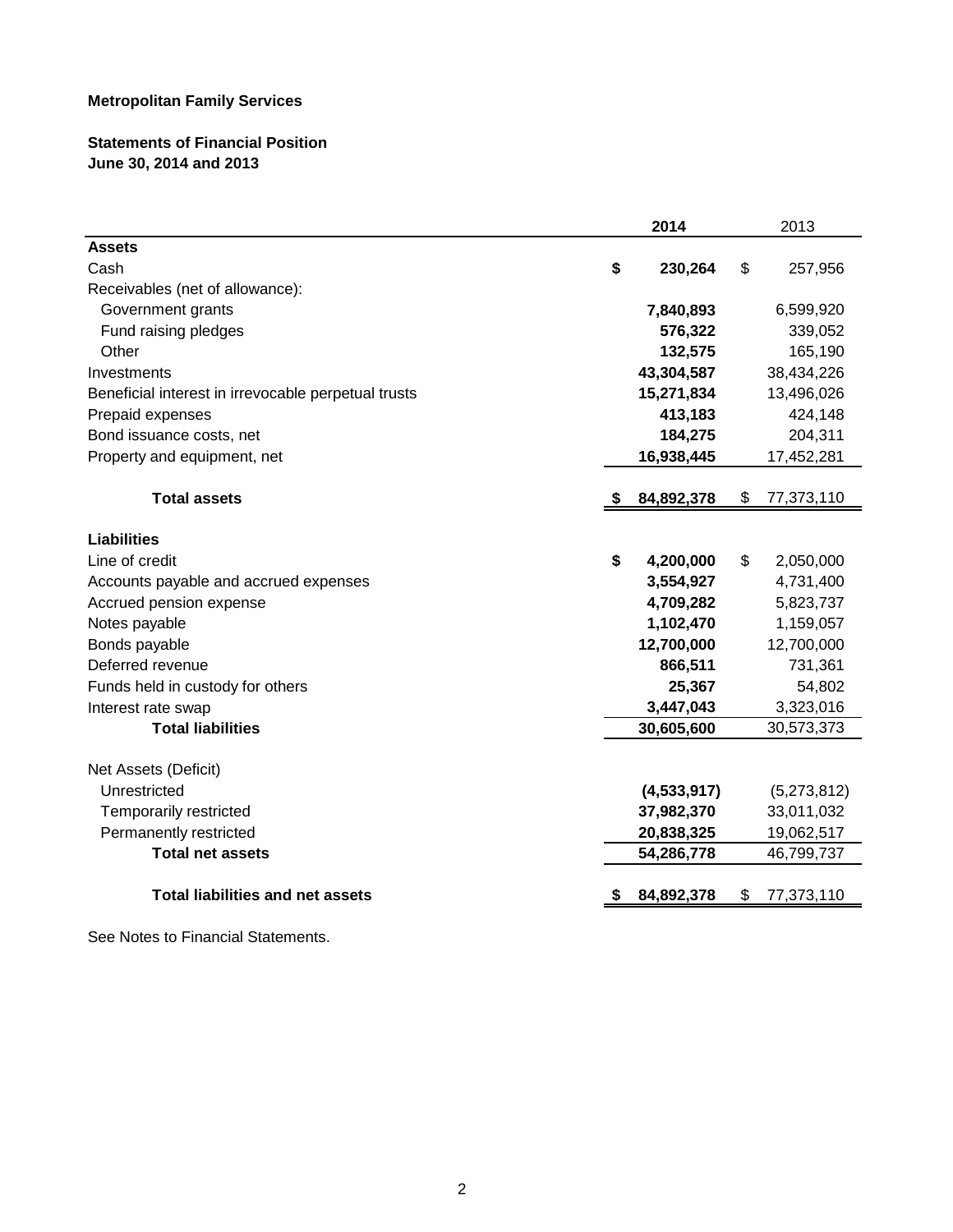# **Statements of Activities Years Ended June 30, 2014 and 2013**

|                                                     |                     |                    | 2014              |                |
|-----------------------------------------------------|---------------------|--------------------|-------------------|----------------|
|                                                     |                     | <b>Temporarily</b> | Permanently       | <b>Total</b>   |
|                                                     | <b>Unrestricted</b> | <b>Restricted</b>  | <b>Restricted</b> | Agency         |
| Operating:                                          |                     |                    |                   |                |
| Public support:                                     |                     |                    |                   |                |
| MFS Annual Campaign                                 | \$<br>5,396,565     | \$<br>457,381      | \$                | 5,853,946<br>S |
| United Way of Metropolitan Chicago                  | 1,352,194           | 12,599             |                   | 1,364,793      |
| Government grants                                   | 31,350,012          |                    |                   | 31,350,012     |
| In-kind contributions                               | 4,199,171           |                    |                   | 4,199,171      |
| Total public support                                | 42,297,942          | 469,980            | $\blacksquare$    | 42,767,922     |
| Revenue:                                            |                     |                    |                   |                |
| Program service fees                                | 8,318,984           |                    |                   | 8,318,984      |
| Endowment payout                                    | 1,678,796           |                    |                   | 1,678,796      |
| Income allocations from trusts                      | 615,813             |                    |                   | 615,813        |
| Rent and other income                               | 287,710             |                    |                   | 287,710        |
| Net assets released from restrictions               | 369,003             | (369,003)          |                   |                |
| Total revenue                                       | 11,270,306          | (369,003)          | $\blacksquare$    | 10,901,303     |
| Total public support and revenue                    | 53,568,248          | 100,977            |                   | 53,669,225     |
| Expenses:                                           |                     |                    |                   |                |
| Program                                             | 42,213,333          |                    |                   | 42,213,333     |
| Management and general                              | 5,148,730           |                    |                   | 5,148,730      |
| Fund raising                                        | 1,611,393           |                    |                   | 1,611,393      |
| In-kind contributions                               | 4,199,171           |                    |                   | 4,199,171      |
| Total expenses before depreciation and              |                     |                    |                   |                |
| amortization and net periodic benefit income (cost) | 53,172,627          |                    |                   | 53, 172, 627   |
| <b>Operating surplus (deficit)</b>                  | 395,621             | 100,977            |                   | 496,598        |
| Other changes from operating activities:            |                     |                    |                   |                |
| Depreciation and amortization                       | (646, 154)          |                    |                   | (646, 154)     |
| Net periodic benefit income (cost) not included     |                     |                    |                   |                |
| in operating expenses                               | 627,981             |                    |                   | 627,981        |
|                                                     |                     |                    |                   |                |
| Change in net assets from operating activities      | 377,448             | 100,977            |                   | 478,425        |
| Nonoperating revenue (expenses):                    |                     |                    |                   |                |
| Public support and revenue (expenses):              |                     |                    |                   |                |
| Net investment gains                                |                     | 4,870,361          | 1,775,808         | 6,646,169      |
| Pension related changes other than net periodic     |                     |                    |                   |                |
| pension cost                                        | 486,474             |                    |                   | 486,474        |
| Change in market value of interest rate swap        | (124,027)           |                    |                   | (124, 027)     |
| Change in net assets from                           |                     |                    |                   |                |
| nonoperating activities                             | 362,447             | 4,870,361          | 1,775,808         | 7,008,616      |
| Increase in net assets                              | 739,895             | 4,971,338          | 1,775,808         | 7,487,041      |
| Net assets (deficit):                               |                     |                    |                   |                |
| Beginning of year                                   | (5,273,812)         | 33,011,032         | 19,062,517        | 46,799,737     |
| End of year                                         | (4,533,917)         | \$37,982,370       | \$20,838,325      | \$54,286,778   |
| See Notes to Financial Statements.                  |                     |                    |                   |                |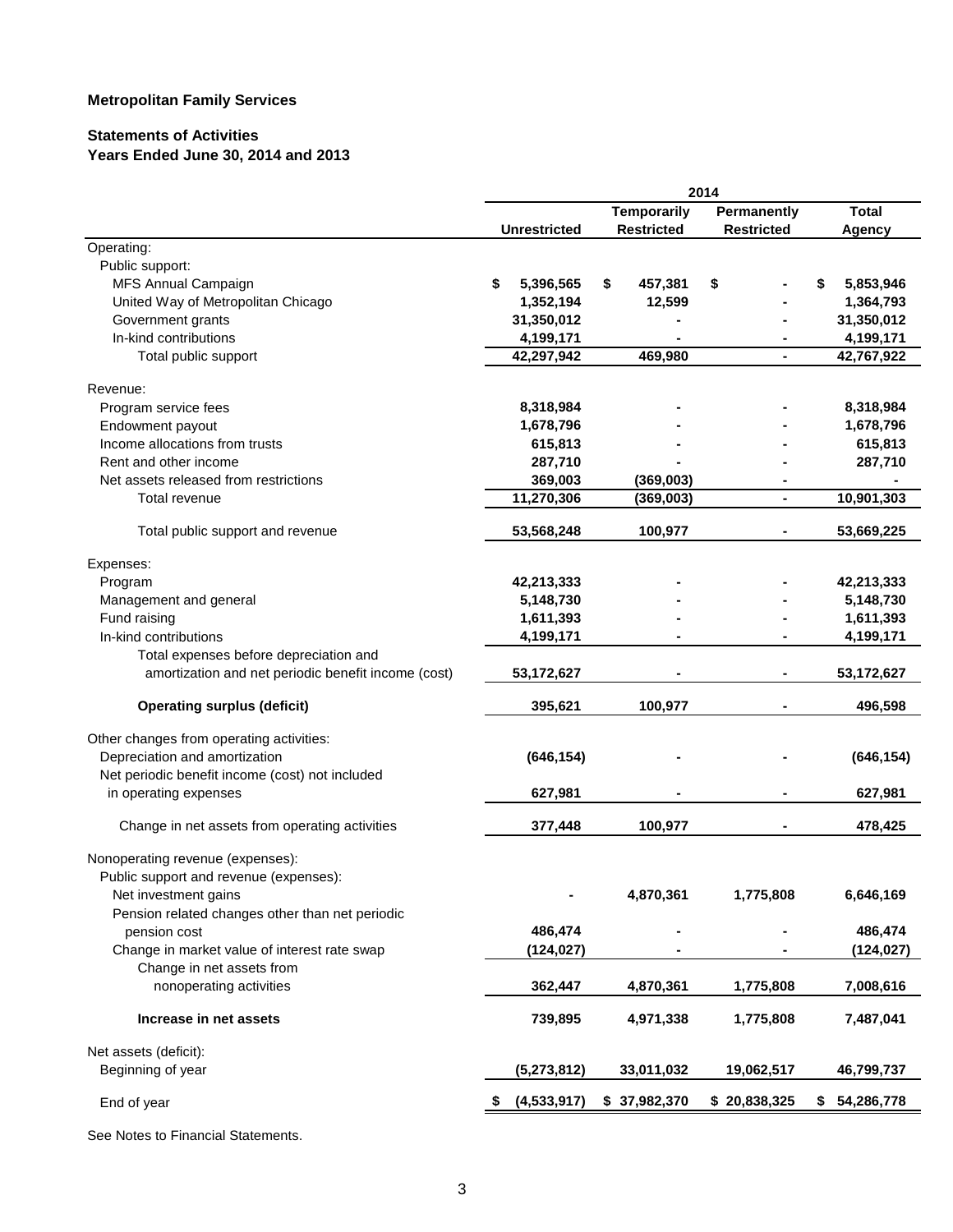|                   |                  | 2013 |                          |                  |
|-------------------|------------------|------|--------------------------|------------------|
|                   | Temporarily      |      | Permanently              | Total            |
| Unrestricted      | Restricted       |      | Restricted               | Agency           |
|                   |                  |      |                          |                  |
|                   |                  |      |                          |                  |
| \$<br>5,600,368   | \$<br>369,295    | \$   |                          | \$<br>5,969,663  |
| 1,878,954         |                  |      |                          | 1,878,954        |
| 28,661,790        |                  |      |                          | 28,661,790       |
| 1,905,020         |                  |      |                          | 1,905,020        |
| 38,046,132        | 369,295          |      |                          | 38,415,427       |
|                   |                  |      |                          |                  |
|                   |                  |      |                          |                  |
| 6,361,823         |                  |      |                          | 6,361,823        |
| 2,467,797         |                  |      |                          | 2,467,797        |
| 652,640           |                  |      |                          | 652,640          |
| 196,967           |                  |      |                          | 196,967          |
| 453,040           | (453, 040)       |      |                          |                  |
|                   |                  |      |                          |                  |
| 10,132,267        | (453,040)        |      | $\overline{\phantom{0}}$ | 9,679,227        |
| 48,178,399        | (83, 745)        |      |                          | 48,094,654       |
|                   |                  |      |                          |                  |
|                   |                  |      |                          |                  |
| 38,710,316        |                  |      |                          | 38,710,316       |
| 4,896,480         |                  |      |                          | 4,896,480        |
| 1,588,143         |                  |      |                          | 1,588,143        |
| 1,905,020         |                  |      |                          | 1,905,020        |
|                   |                  |      |                          |                  |
| 47,099,959        |                  |      |                          | 47,099,959       |
|                   |                  |      |                          |                  |
| 1,078,440         | (83, 745)        |      |                          | 994,695          |
|                   |                  |      |                          |                  |
|                   |                  |      |                          |                  |
| (661, 840)        |                  |      |                          | (661, 840)       |
|                   |                  |      |                          |                  |
| (542,099)         |                  |      |                          | (542,099)        |
|                   |                  |      |                          |                  |
| (125, 499)        | (83, 745)        |      |                          | (209, 244)       |
|                   |                  |      |                          |                  |
|                   |                  |      |                          |                  |
|                   |                  |      |                          |                  |
|                   | 1,748,885        |      | 672,196                  | 2,421,081        |
|                   |                  |      |                          |                  |
| 4,386,280         |                  |      |                          | 4,386,280        |
| 1,495,775         |                  |      |                          | 1,495,775        |
|                   |                  |      |                          |                  |
| 5,882,055         | 1,748,885        |      | 672,196                  | 8,303,136        |
|                   |                  |      |                          |                  |
| 5,756,556         | 1,665,140        |      | 672,196                  | 8,093,892        |
|                   |                  |      |                          |                  |
|                   |                  |      |                          |                  |
| (11,030,368)      | 31,345,892       |      | 18,390,321               | 38,705,845       |
|                   |                  |      |                          |                  |
| \$<br>(5,273,812) | \$<br>33,011,032 | \$   | 19,062,517               | \$<br>46,799,737 |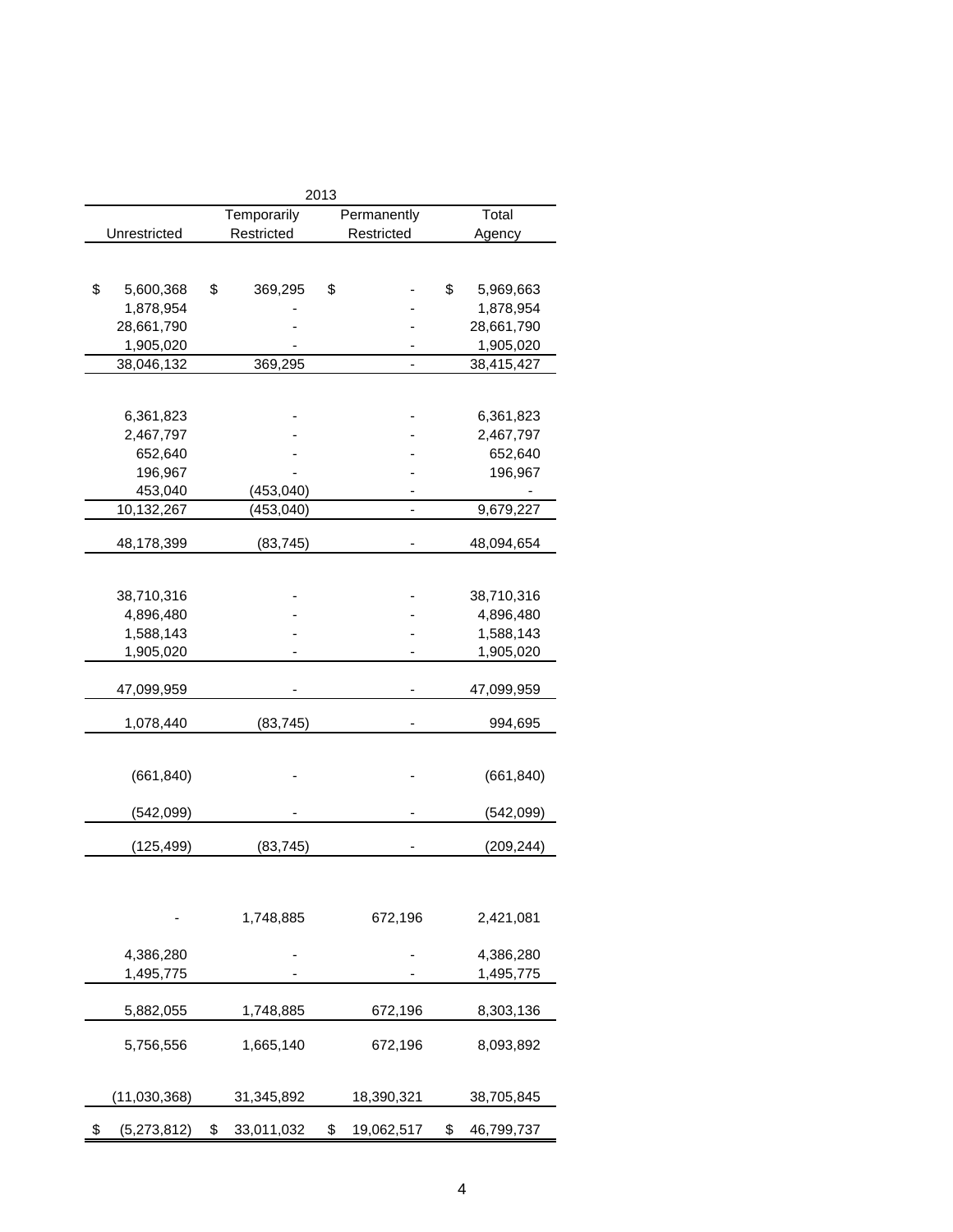#### **Statement of Functional Expenses Year Ended June 30, 2014**

|                                             | <b>Programs</b>  |    |                                     |    |                                     |    |                    |    |                  |  |
|---------------------------------------------|------------------|----|-------------------------------------|----|-------------------------------------|----|--------------------|----|------------------|--|
|                                             | <b>Education</b> |    | <b>Emotional</b><br><b>Wellness</b> |    | <b>Economic</b><br><b>Stability</b> |    | <b>Empowerment</b> |    | Total<br>Program |  |
|                                             |                  |    |                                     |    |                                     |    |                    |    |                  |  |
| <b>Salaries</b>                             | \$<br>9,820,087  | \$ | 8,289,113                           | \$ | 4,762,813                           | \$ | 1,252,786          | \$ | 24,124,799       |  |
| Payroll taxes and benefits                  | 2,703,557        |    | 2,496,310                           |    | 1,420,574                           |    | 379,879            |    | 7,000,320        |  |
| Professional fees                           | 1,951,312        |    | 568,674                             |    | 191,581                             |    | 157,268            |    | 2,868,835        |  |
| Financial assistance                        | 31,512           |    | 253,493                             |    | 49,347                              |    | 9                  |    | 334,361          |  |
| Occupancy                                   | 1,198,422        |    | 1,193,992                           |    | 658,782                             |    | 198,324            |    | 3,249,520        |  |
| Equipment rental and maintenance            | 252,005          |    | 107,652                             |    | 36,413                              |    | 1,809              |    | 397,879          |  |
| Other program expenses                      | 2,319,956        |    | 542,730                             |    | 471,409                             |    | 113,402            |    | 3,447,497        |  |
| Telephone                                   | 248,066          |    | 301,523                             |    | 203,911                             |    | 36,622             |    | 790,122          |  |
|                                             | 18,524,917       |    | 13,753,487                          |    | 7,794,830                           |    | 2,140,099          |    | 42,213,333       |  |
| Depreciation and amortization<br>allocation | 246,947          |    | 184,120                             |    | 106,263                             |    | 28,474             |    | 565,804          |  |
| Net periodic benefit cost not               |                  |    |                                     |    |                                     |    |                    |    |                  |  |
| included in operating expenses              | (188, 394)       |    | (188, 394)                          |    | (119, 317)                          |    | (31, 399)          |    | (527, 504)       |  |
|                                             | 18,583,470       | \$ | 13,749,213                          |    | 7,781,776                           | \$ | 2,137,174          | S  | 42,251,633       |  |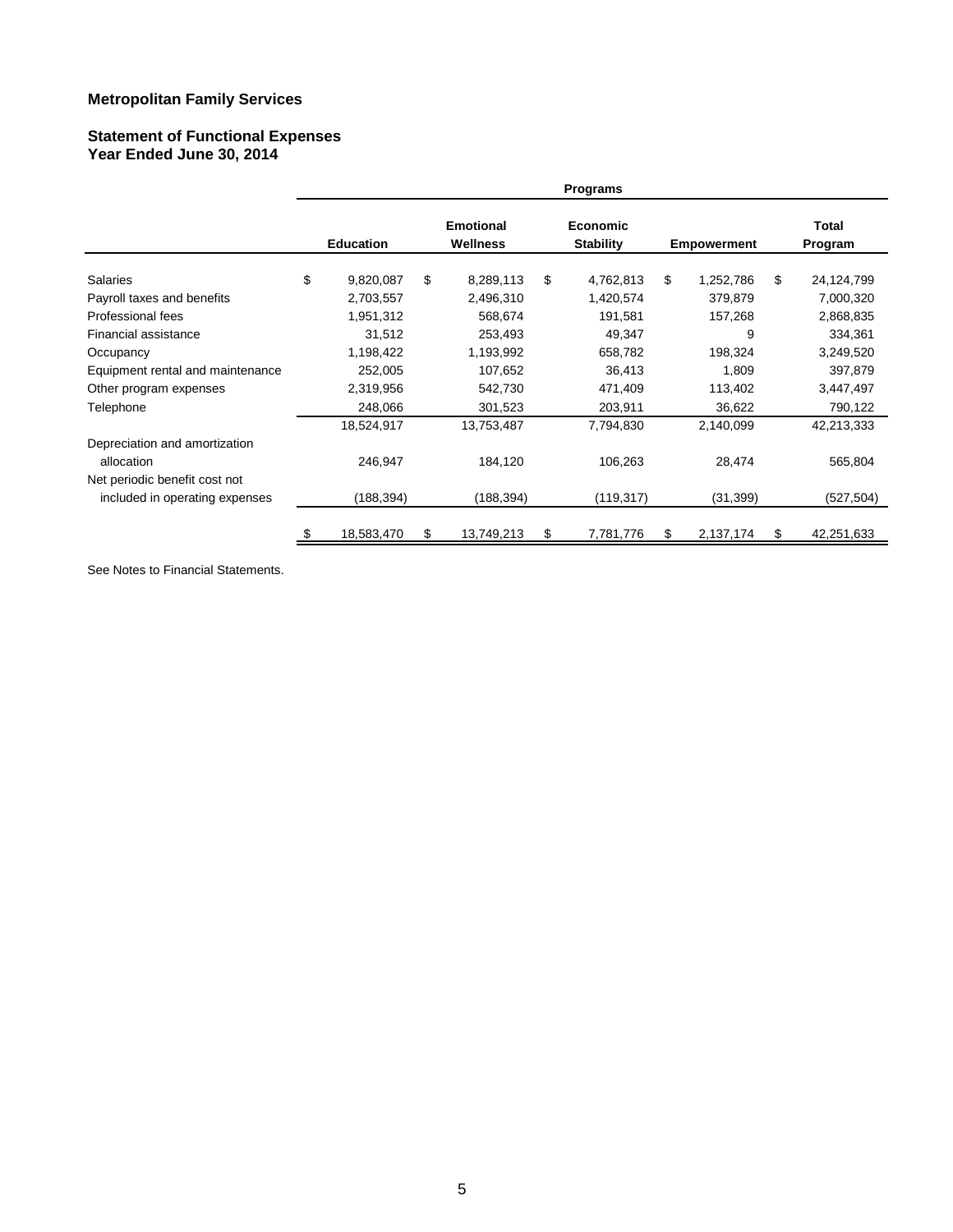|                   |    | <b>Support Services</b> |                 |                      |           |                  |
|-------------------|----|-------------------------|-----------------|----------------------|-----------|------------------|
| <b>Management</b> |    |                         | Total           |                      |           | 2014             |
| and               |    | <b>Fund</b>             | <b>Support</b>  |                      | In-Kind   | <b>Total</b>     |
| General           |    | Raising                 | <b>Services</b> | <b>Contributions</b> |           | Agency           |
|                   |    |                         |                 |                      |           |                  |
| \$<br>2,848,719   | \$ | 772,327                 | \$<br>3,621,046 | \$                   |           | \$<br>27,745,845 |
| 773,163           |    | 233,348                 | 1,006,511       |                      |           | 8,006,831        |
| 794,162           |    | 194,008                 | 988,170         |                      | 4,010,025 | 7,867,030        |
| 2,000             |    | 19,719                  | 21,719          |                      | 356,080   |                  |
| 295,309           |    | 144,958                 | 440,267         |                      | 182,950   | 3,872,737        |
| 26,886            |    | 91,431                  | 118,317         |                      | 1,234     | 517,430          |
| 343,961           |    | 129,605                 | 473,566         |                      | 4,962     | 3,926,025        |
| 64,530            |    | 25,997                  | 90,527          |                      |           | 880,649          |
| 5,148,730         |    | 1,611,393               | 6,760,123       |                      | 4,199,171 | 53,172,627       |
| 62,647            |    | 17,703                  | 80,350          |                      |           | 646,154          |
| (75, 358)         |    | (25, 119)               | (100, 477)      |                      |           | (627, 981)       |
| \$<br>5,136,019   | \$ | 1,603,977               | \$<br>6,739,996 | \$                   | 4,199,171 | \$<br>53,190,800 |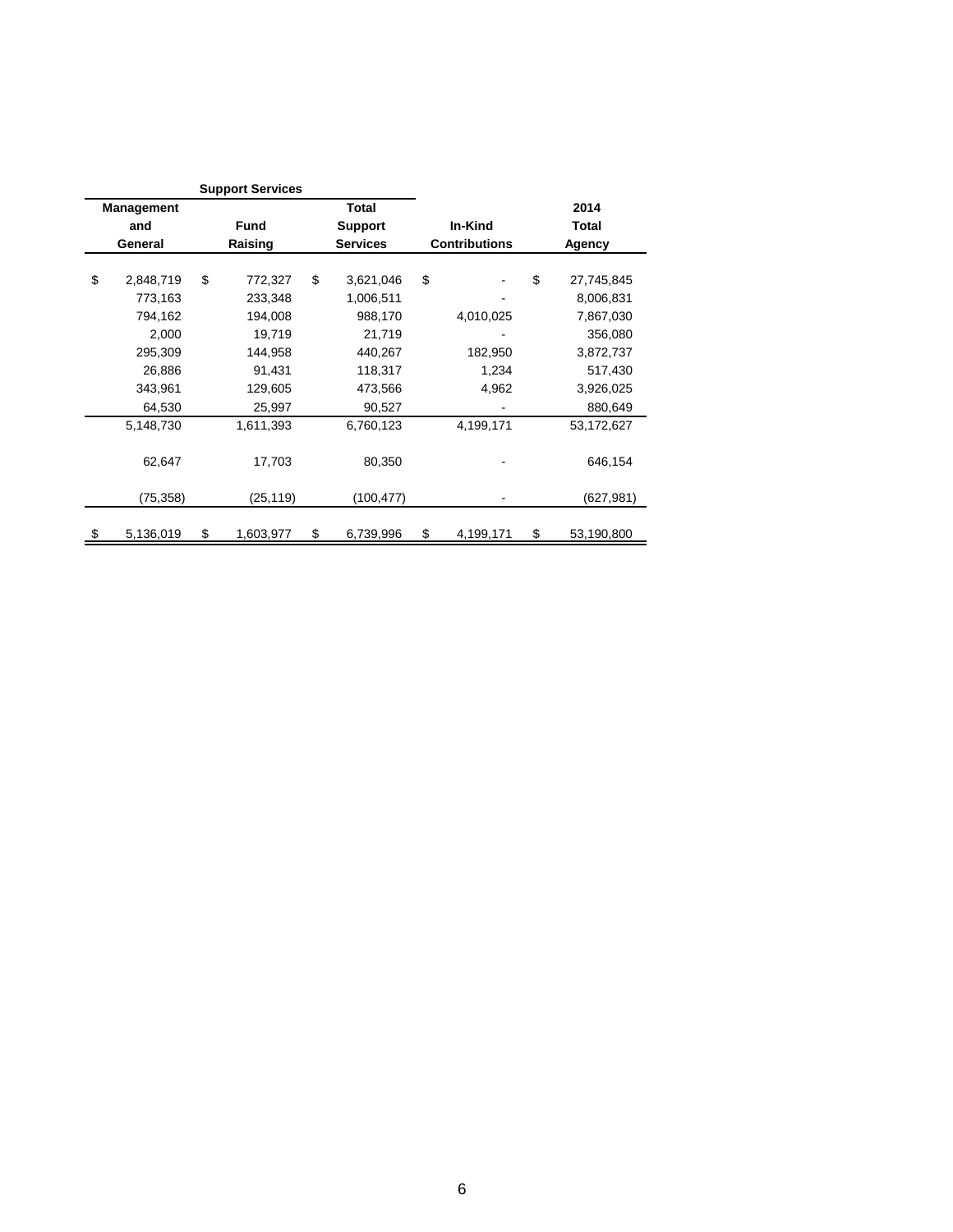#### **Statement of Functional Expenses Year Ended June 30, 2013**

|                                             |                  |    |                                     | <b>Programs</b>                     |                    |    |                  |
|---------------------------------------------|------------------|----|-------------------------------------|-------------------------------------|--------------------|----|------------------|
|                                             | <b>Education</b> |    | <b>Emotional</b><br><b>Wellness</b> | <b>Economic</b><br><b>Stability</b> | <b>Empowerment</b> |    | Total<br>Program |
| <b>Salaries</b>                             | \$<br>8,419,478  | \$ | 7,455,397                           | \$<br>5,082,305                     | \$<br>1,082,369    | \$ | 22,039,549       |
| Payroll taxes and benefits                  | 2,548,058        |    | 2,454,907                           | 1,665,736                           | 360,786            |    | 7,029,487        |
| Professional fees                           | 1,583,256        |    | 540,336                             | 209,648                             | 123,979            |    | 2,457,219        |
| Financial assistance                        | 31,939           |    | 317,313                             | 65,454                              | 18                 |    | 414,724          |
| Occupancy                                   | 942,025          |    | 1,082,338                           | 699,763                             | 165,700            |    | 2,889,826        |
| Equipment rental and maintenance            | 142,502          |    | 163,694                             | 89,776                              | 3,780              |    | 399,752          |
| Other program expenses                      | 1,702,927        |    | 562,136                             | 470,445                             | 72,264             |    | 2,807,772        |
| Telephone                                   | 200,381          |    | 242,576                             | 202,446                             | 26,584             |    | 671,987          |
|                                             | 15,570,566       |    | 12,818,697                          | 8,485,573                           | 1,835,480          |    | 38,710,316       |
| Depreciation and amortization<br>allocation | 235,133          |    | 182,788                             | 129,357                             | 27,211             |    | 574,489          |
| Net periodic benefit cost not               |                  |    |                                     |                                     |                    |    |                  |
| included in operating expenses              | 162,630          |    | 162,629                             | 102,999                             | 27,105             |    | 455,363          |
|                                             | 15,968,329       | S  | 13, 164, 114                        | 8,717,929                           | \$<br>1,889,796    | S  | 39,740,168       |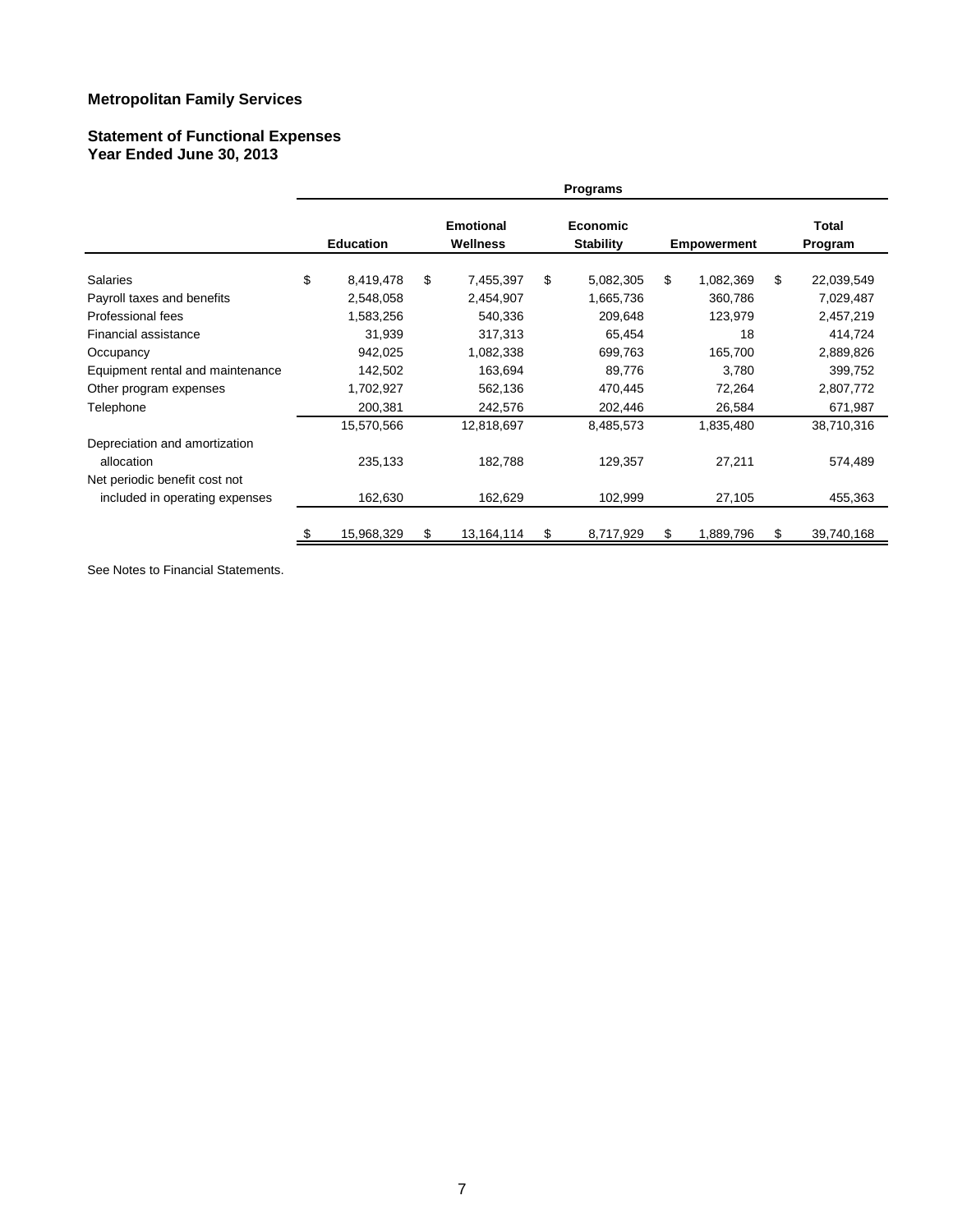|                   |    | <b>Support Services</b> |                 |    |                      |    |            |
|-------------------|----|-------------------------|-----------------|----|----------------------|----|------------|
| <b>Management</b> |    |                         | Total           |    |                      |    | 2013       |
| and               |    | <b>Fund</b>             | <b>Support</b>  |    | In-Kind              |    | Total      |
| General           |    | Raising                 | <b>Services</b> |    | <b>Contributions</b> |    | Agency     |
| \$                | \$ | 776,603                 | \$<br>3,418,493 | \$ |                      | \$ |            |
| 2,641,890         |    |                         |                 |    |                      |    | 25,458,042 |
| 787,782           |    | 247,455                 | 1,035,237       |    |                      |    | 8,064,724  |
| 801,915           |    | 295,725                 | 1,097,640       |    | 1,839,498            |    | 5,394,357  |
|                   |    | 10,605                  | 10,605          |    | 157                  |    | 425,486    |
| 277,460           |    | 138,961                 | 416,421         |    |                      |    | 3,306,247  |
| 24,097            |    | 9,078                   | 33,175          |    | 50,000               |    | 482,927    |
| 311,891           |    | 86,164                  | 398,055         |    | 15,365               |    | 3,221,192  |
| 51,445            |    | 23,552                  | 74,997          |    |                      |    | 746,984    |
| 4,896,480         |    | 1,588,143               | 6,484,623       |    | 1,905,020            |    | 47,099,959 |
| 66,249            |    | 21,102                  | 87,351          |    |                      |    | 661,840    |
| 65,052            |    | 21,684                  | 86,736          |    |                      |    | 542,099    |
| \$<br>5,027,781   | \$ | 1,630,929               | \$<br>6,658,710 | \$ | 1,905,020            | \$ | 48,303,898 |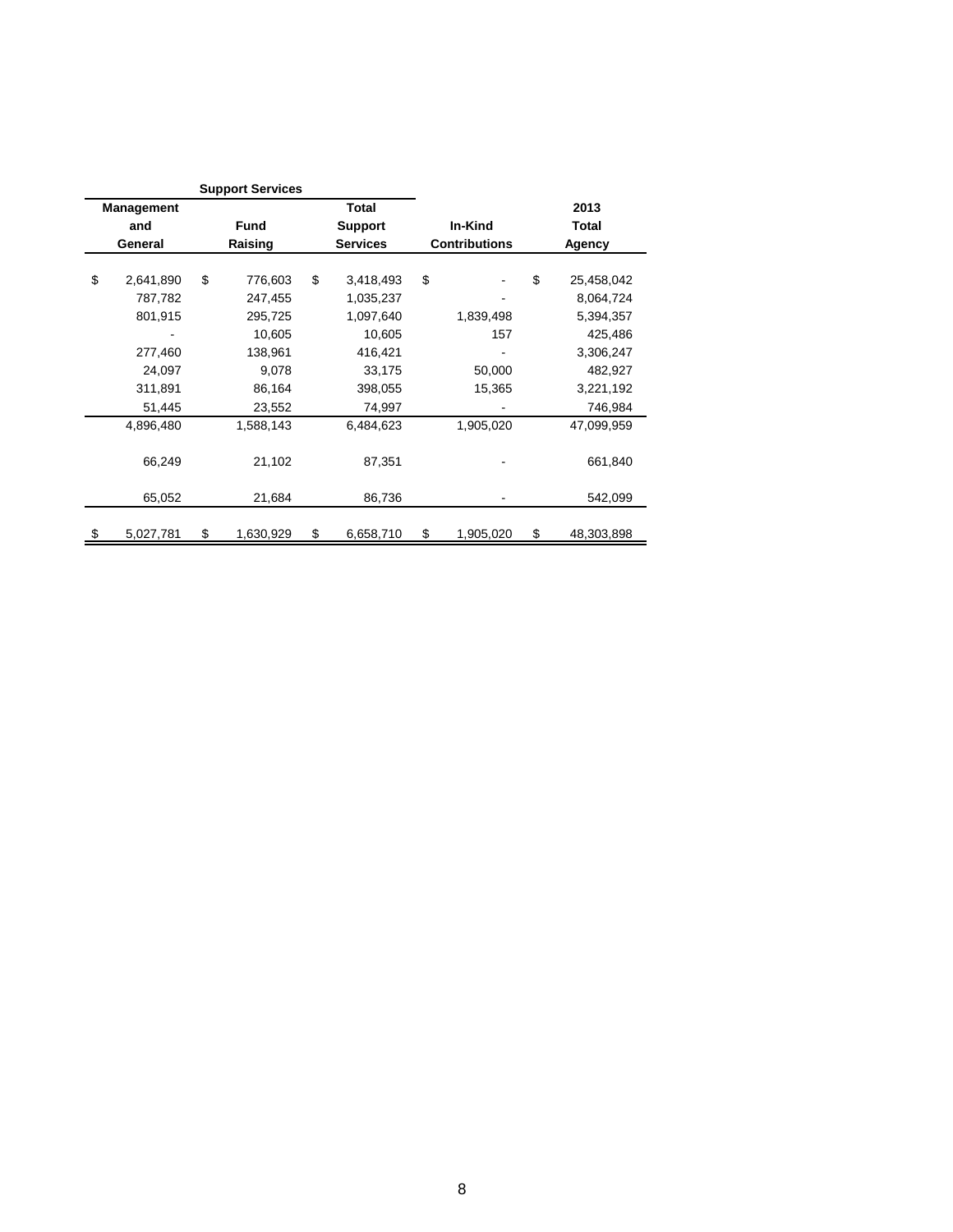# **Statements of Cash Flows Years Ended June 30, 2014 and 2013**

|                                                                |    | 2014          | 2013            |
|----------------------------------------------------------------|----|---------------|-----------------|
| Cash Flows from Operating Activities                           |    |               |                 |
| Change in net assets                                           | \$ | 7,487,041     | \$<br>8,093,892 |
| Adjustments to reconcile change in net assets to net cash      |    |               |                 |
| (used in) provided by operating activities:                    |    |               |                 |
| Change in market value of interest rate swap                   |    | 124,027       | (1,495,775)     |
| Change in market value beneficial interest in perpetual trusts |    | (1,775,808)   | (672, 196)      |
| Depreciation and amortization                                  |    | 646,154       | 661,840         |
| Net realized gain on investments                               |    | (200, 377)    | (198, 330)      |
| Net unrealized gain on investments                             |    | (5,023,851)   | (2,579,873)     |
| Changes in operating assets and liabilities:                   |    |               |                 |
| Receivables                                                    |    | (1,445,628)   | (526, 752)      |
| Prepaid expenses                                               |    | 10,965        | (158, 046)      |
| Accounts payable, accrued expenses, and other                  |    | (2, 290, 928) | (2,599,826)     |
| Deferred revenue                                               |    | 135,150       | 326,953         |
| Funds held in custody for others                               |    | (29, 435)     | 1,295           |
| Net cash (used in) provided by operating activities            |    | (2,362,690)   | 853,182         |
|                                                                |    |               |                 |
| Cash Flows from Investing Activities                           |    |               |                 |
| Proceeds from the sale of investments                          |    | 4,259,023     | 12,901,764      |
| Purchases of investments                                       |    | (3,905,156)   | (12,083,470)    |
| Additions to property and equipment, net                       |    | (112, 282)    | (300, 368)      |
| Net cash provided by investing activities                      |    | 241,585       | 517,926         |
| Cash Flows from Financing Activities                           |    |               |                 |
| Net proceeds from (repayments of) line of credit               |    | 2,150,000     | (1,300,000)     |
| Payments on notes payable                                      |    | (56, 587)     | (56, 266)       |
| Net cash provided by (used in) financing activities            |    | 2,093,413     | (1,356,266)     |
|                                                                |    |               |                 |
| (Decrease) increase in cash                                    |    | (27, 692)     | 14,842          |
| Cash at beginning of year                                      |    | 257,956       | 243,114         |
|                                                                |    |               |                 |
| Cash at end of year                                            | \$ | 230,264       | \$<br>257,956   |
| Supplemental Disclosure of Cash Flow Information               |    |               |                 |
| Cash paid for interest                                         | S  | 693,093       | \$<br>699,059   |
|                                                                |    |               |                 |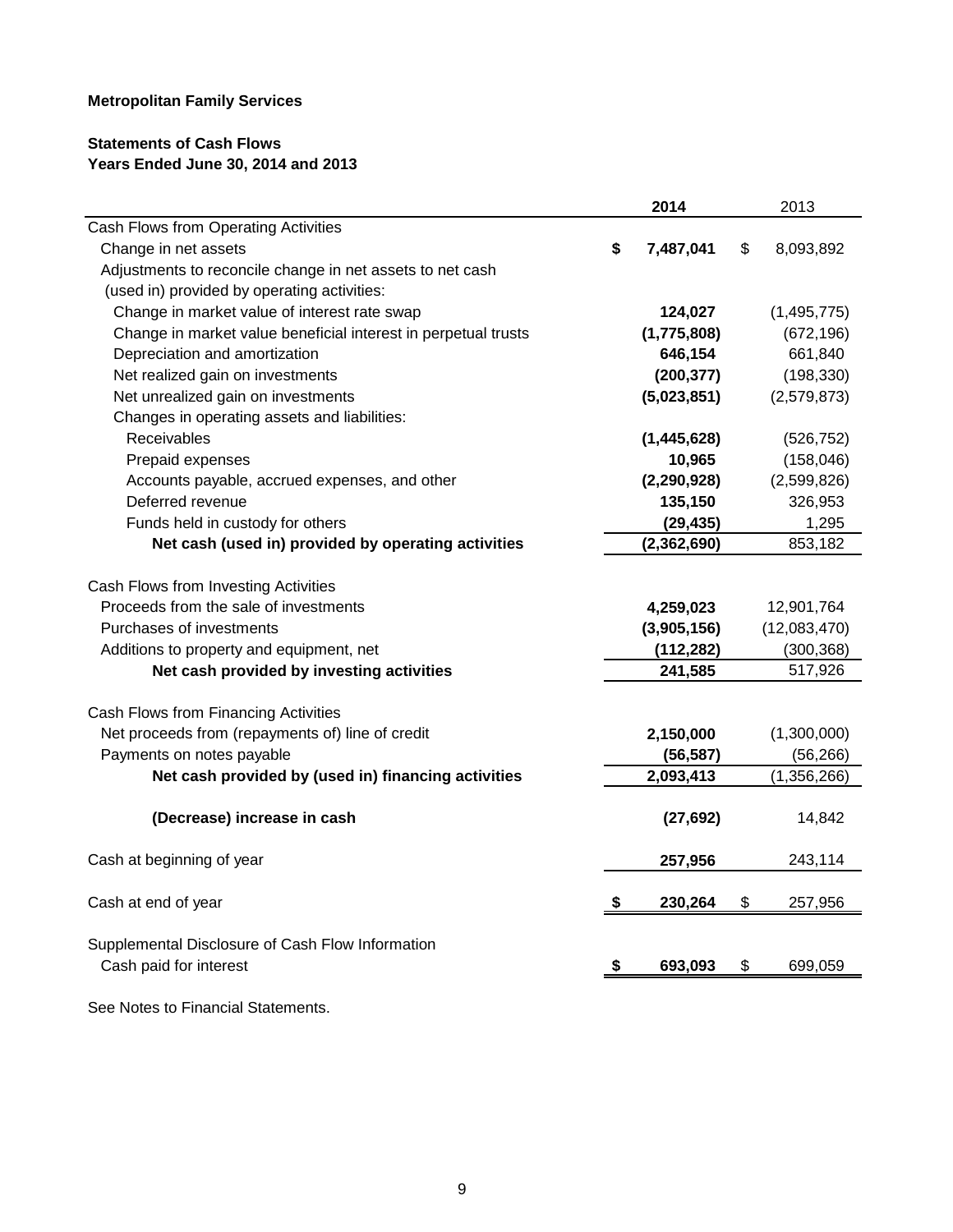# **Notes to Financial Statements**

### **Note 1. Nature of Activities**

Metropolitan Family Services (the Agency), a not-for-profit Illinois corporation, is a nonsectarian human services agency located in metropolitan Chicago. The Agency was organized to provide a wide range of programs and services to strengthen low and moderate-income individuals, families, and communities.

# **Note 2. Summary of Significant Accounting Policies**

**Basis of presentation**: The Agency's financial statements are prepared on the accrual basis of accounting in accordance with accounting principles generally accepted in the United States of America, as applicable to nonprofit organizations.

**Accounting standards**: The Agency follows accounting standards established by the Financial Accounting Standards Board (the FASB) to ensure consistent reporting of financial condition, results of activities, and cash flows. References to Generally Accepted Accounting Principles (GAAP) in these footnotes are to the FASB *Accounting Standards Codification,* sometimes referred to as the Codification or ASC.

**Use of estimates**: The preparation of financial statements in conformity with accounting principles generally accepted in the United States of America requires management to make estimates and assumptions that affect the reported amounts of assets and liabilities and disclosure of contingent assets and liabilities at the date of the financial statements and the reported amounts of revenues and expenses during the reporting period. Actual results could differ from those estimates.

**Revenue recognition**: The majority of funding for the Agency's operations is provided by governmental agencies. The Agency recognizes program revenues in the fiscal year that the services are rendered. Contribution revenues and other support are recognized in the fiscal year that the pledges are received. Grant revenue is recognized when the related grant expenditure has been incurred.

**Functional allocation of expenses**: The costs of providing the various programs and other activities have been summarized on a functional basis in the statements of activities. Accordingly, certain costs have been allocated among the programs and supporting services benefited.

**Fair value of financial instruments**: The carrying amount of financial instruments including accounts receivable, accounts payable, notes payable, accrued expenses and short-term borrowings, approximate fair value due to the short maturity of these instruments. The carrying amount of long-term debt approximates fair value because the interest rates fluctuate with market interest rates or the fixed rates are based on current rates offered to the Agency for debt with similar terms and maturities.

**Cash**: It is usual and customary for the Agency to have cash on deposit in multiple financial institutions exceeding the federally insured limits. Management does not believe there is a risk of loss associated with these accounts. The carrying amount reported for cash approximates fair value.

**Investments**: At June 30, 2014 and 2013, all investments, including the invested assets of the irrevocable perpetual trusts, are carried at fair value. Realized gains and losses are determined based on the average cost method. Changes in fair value are recorded as unrealized gains (losses).

**Receivables**: The Agency has outstanding receivables from various government grants and from fund raising pledges. Management recorded an allowance for doubtful accounts based on specific identification of uncollectible accounts and historical collection experience.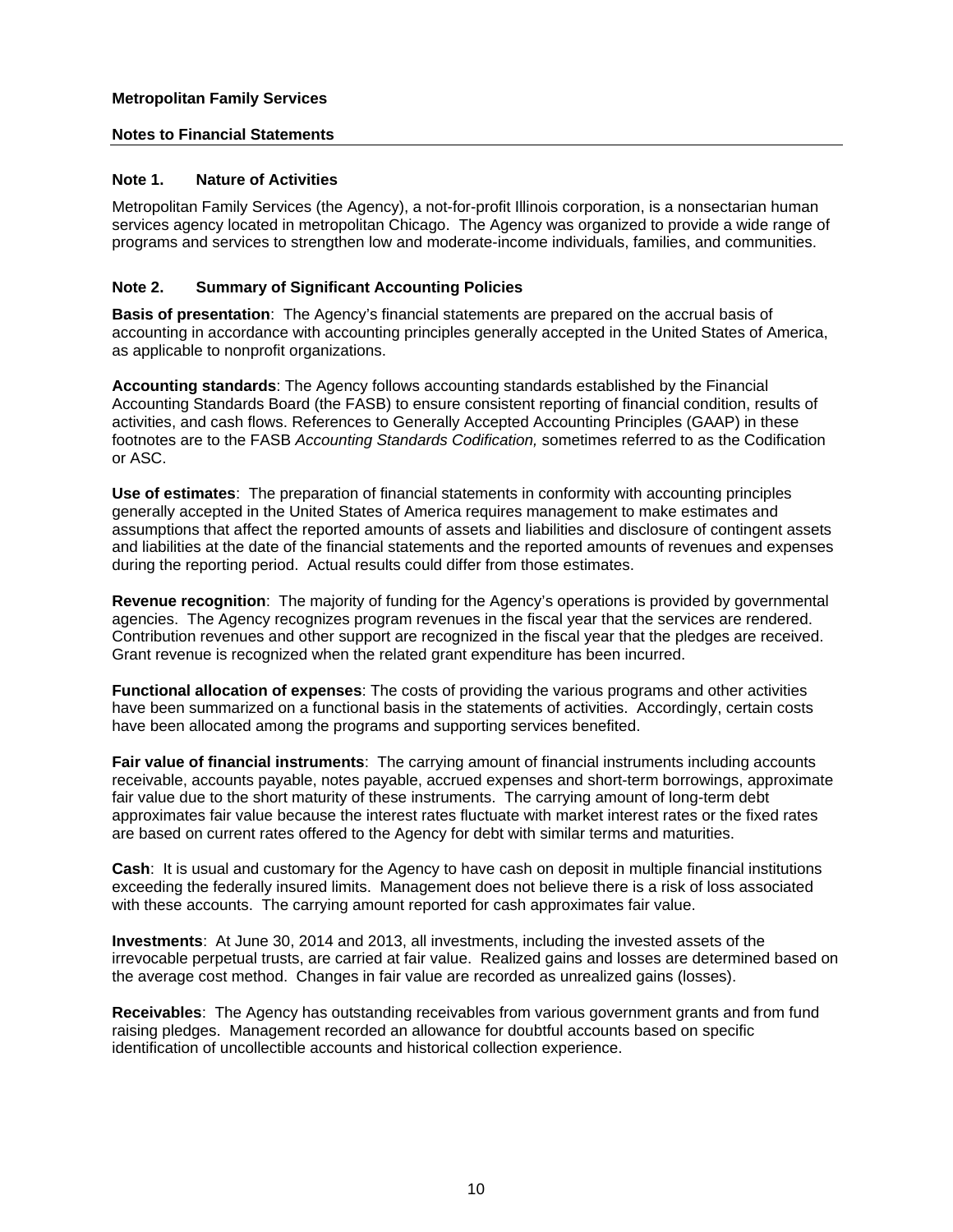#### **Notes to Financial Statements**

#### **Note 2. Summary of Significant Accounting Policies (Continued)**

**Beneficial interest in irrevocable perpetual trusts**: The Agency is an income beneficiary of certain irrevocable perpetual trusts established by donors and administered by certain third-party agencies. Income allocations from such trusts have no restriction on their use and are recognized as revenue when received from the third-party agencies. The Agency's beneficial interest in the assets of irrevocable perpetual trusts is carried at fair value in its statement of financial position based on the fair value of the underlying trust assets.

**Amortization of bond issuance costs**: Bond issuance costs are those costs associated with the issuance of the Agency's debt. These costs are amortized using the straight-line method over the life of the bonds (29 years) and a refinancing arrangement (7 years). For the years ended June 30, 2014 and 2013, the accumulated amortization of bond issuance costs was \$154,904 and \$134,868, respectively. Amortization expense was \$20,036 for the years ended June 30, 2014 and 2013, respectively.

**Property and equipment**: Property and equipment are carried at cost, except donated assets which are recorded at fair value at date of donation. All purchases in excess of \$5,000 are capitalized, while lesser amounts are charged to expense. Assets retired or otherwise disposed of are removed from the accounts at their net carrying amount. Depreciation is provided on a straight-line basis over the estimated useful lives of the related assets or terms of the related leases (40 years for buildings, 5 years for furniture and equipment, and 2-7 years for leasehold improvements).

**Deferred revenue**: The Agency recognizes grants as revenue when related expenses are incurred. Amounts received in advance are recorded as deferred revenue.

**Derivative financial instruments**: The Agency has an interest rate swap agreement with the objective of minimizing the variability of cash flows. This derivative financial instrument is recognized as either an asset or liability at fair value in the statement of financial position (interest rate swap) with the changes in the fair value reported on the statement of activities (change in market value of interest rate swap). For the years ended June 30, 2014 and 2013, the Agency recognized a loss of \$124,027 and a gain of \$1,495,775, respectively, for changes in the fair value of the instrument.

**Unrestricted net assets**: Unrestricted net assets are resources whose use has no limitations imposed by either management of the Agency or outside donors.

**Temporarily restricted net assets**: Temporarily restricted net assets are subject to donor-imposed restrictions that may or will be met by the Agency or the passage of time. When a donor restriction expires (that is, when a stipulated time restriction ends or the purpose for which the contributions were restricted is fulfilled), temporarily restricted net assets are reclassified to unrestricted net assets and reported in the statements of activities as net assets released from restrictions. However, if a restriction is fulfilled in the same period in which the contribution is received, the Agency reports the support as unrestricted. In the absence of donor-imposed restrictions on the use of the assets, contributions of longlived assets are reported as increases in unrestricted net assets.

**Permanently restricted net assets**: Net assets for which the principal must remain intact per donor request and the earnings can be used for specified purposes or general operations to the extent of its investment income. Included in this category is the Agency's interest in perpetual trusts.

**Contributions**: Unconditional promises of others to give cash and other assets to the Agency are recorded at fair value at the date the promise is made and reported as increases in either temporarily or permanently restricted net assets if they are received with donor stipulations that limit the use of the contributions.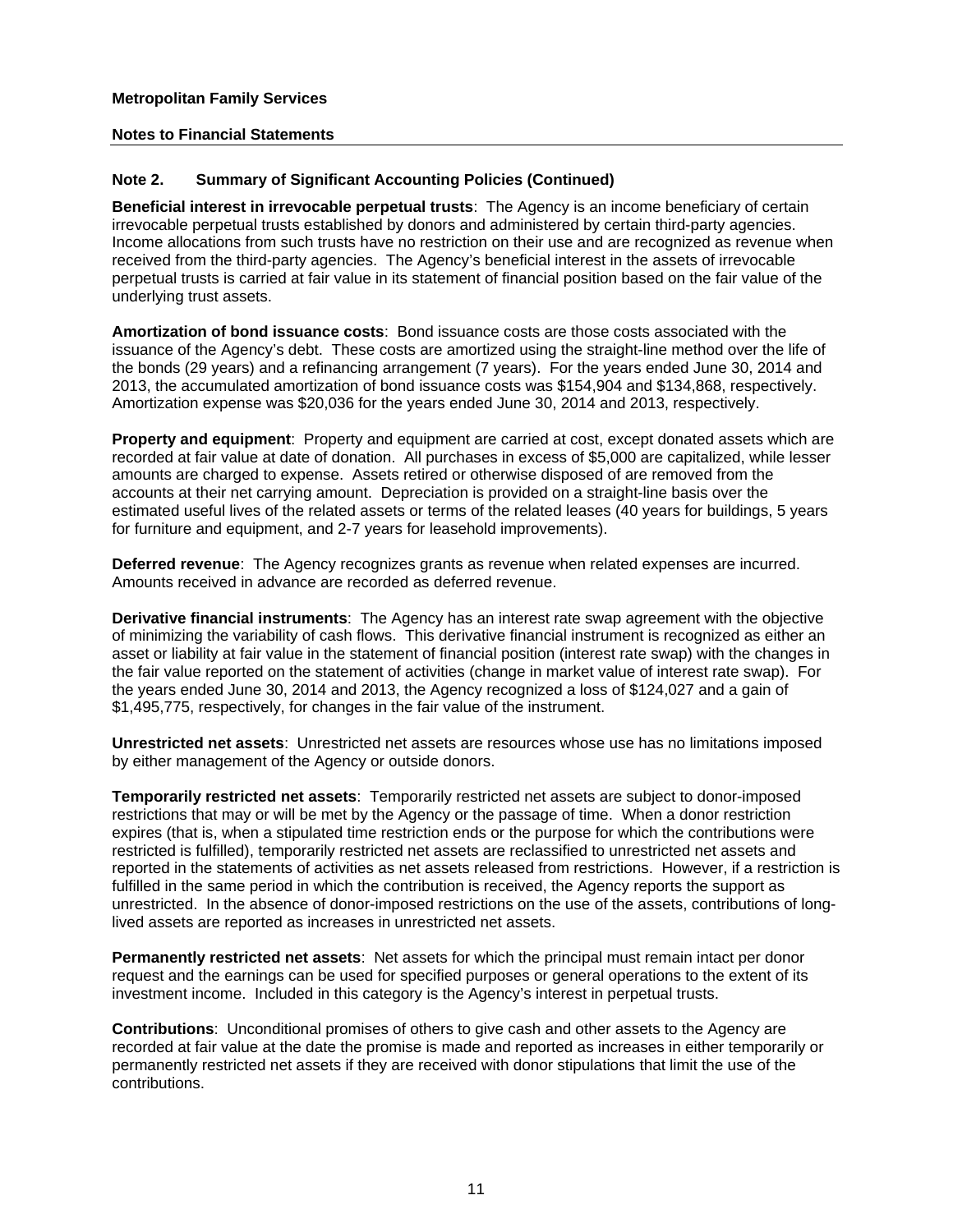# **Notes to Financial Statements**

# **Note 2. Summary of Significant Accounting Policies (Continued)**

**In-kind contributions**: The Agency received contributions of goods and services from outside corporations, including advertising, consulting services, and various goods, in the amount of \$4,199,171 and \$1,905,020 during the years ended June 30, 2014 and 2013, respectively. These amounts are shown as revenues and expenditures in the financial statements.

**Income taxes**: The Agency is exempt from income taxes under the provisions of Section 501(c)(3) of the Internal Revenue Code and applicable state law. The accounting standard on accounting for uncertainty in income taxes addresses the determination of whether tax benefits claimed or expected to be claimed on a tax return should be recorded in the financial statements. Under this guidance, the Agency may recognize the tax benefit from an uncertain tax position only if it is more than likely than not that the tax position will be sustained on examination by taxing authorities, based on the technical merits of the position. Examples of tax positions include the tax-exempt status of the Agency and various positions related to the potential sources of unrelated business taxable income (UBIT). The tax benefits recognized in the financial statements from such a position are measured based on the largest benefit that has a greater than 50 percent likelihood of being realized upon ultimate settlement. There were no unrecognized tax benefits identified or recorded as liabilities for the reporting periods presented in the financial statements.

The Agency files Form 990 in the U.S. federal jurisdiction and the State of Illinois. The Agency is generally no longer subject to examination by the Internal Revenue Service for tax years before 2011.

**Subsequent events**: The Agency has evaluated subsequent events for potential recognition and/or disclosure through September 24, 2014, the date the financial statements were available to be issued.

#### **Note 3. Fair Value Disclosures**

The Fair Value Measurements and Disclosures Topic of the Codification defines fair value as the price that would be received to sell an asset or paid to transfer a liability in an orderly transaction between market participants at the measurement date. In determining fair value, the Agency uses various methods including market, income and cost approaches and sets out a fair value hierarchy. Based on these approaches, the Agency often utilizes certain assumptions that market participants would use in pricing the asset or liability, including assumptions about risk and or the risks inherent in the inputs to the valuation technique. These inputs can be readily observable, market corroborated, or generally unobservable inputs. The Agency utilizes valuation techniques that maximize the use of observable inputs and minimize the use of unobservable inputs. Based on the observability of the inputs used in the valuation techniques, the Agency is required to provide the following information according to the fair value hierarchy. The fair value hierarchy gives the highest priority to quoted prices in active markets for identical assets or liabilities (Level 1) and the lowest priority to unobservable inputs (Level 3). Inputs are broadly defined under the Topic as assumptions market participants would use in pricing an asset or liability.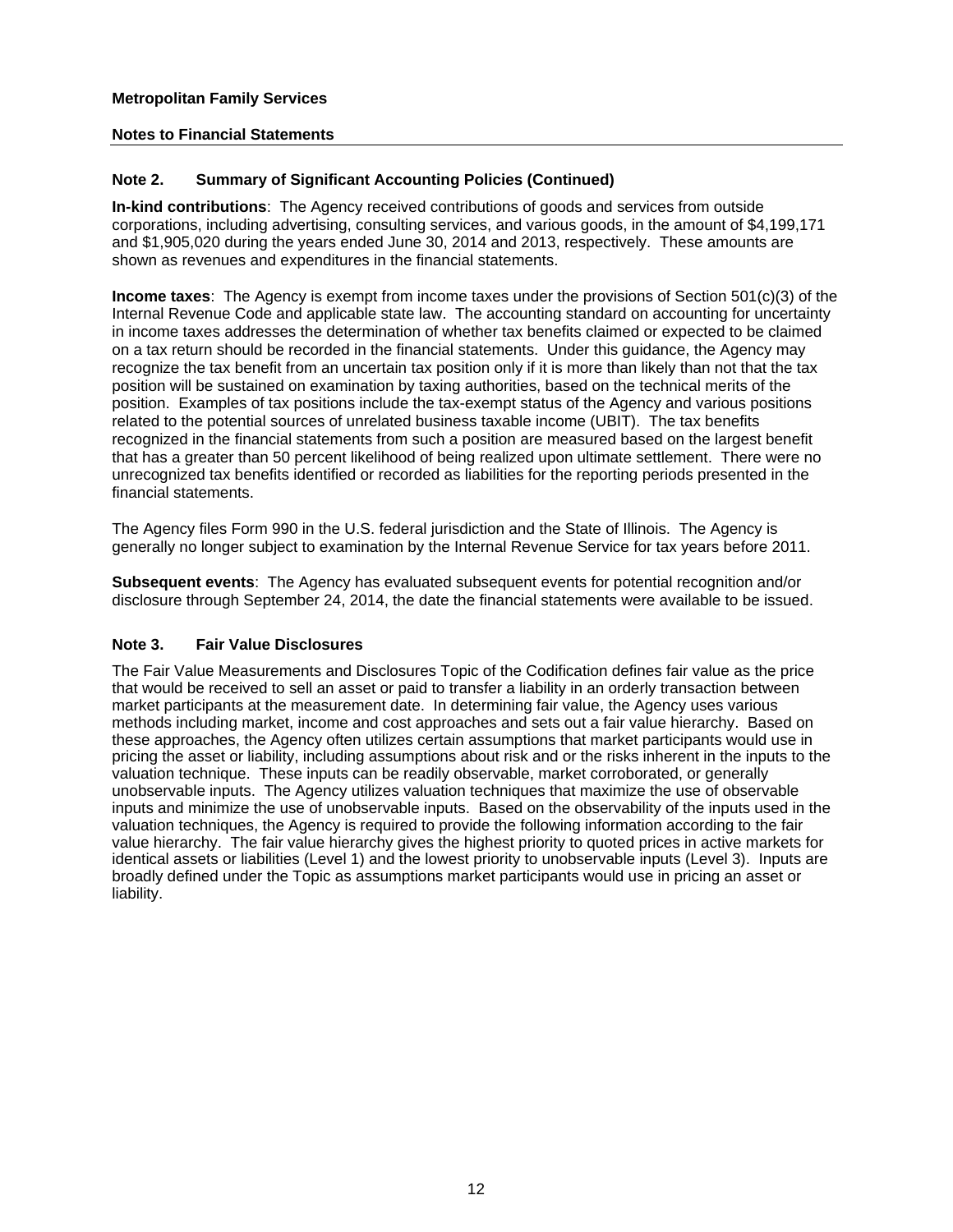#### **Notes to Financial Statements**

#### **Note 3. Fair Value Disclosures (Continued)**

The three levels of the fair value hierarchy under the Topic are described below:

Level 1. Unadjusted quoted prices in active markets, such as the New York Stock Exchange, for identical assets or liabilities that the reporting entity has the ability to access at the measurement date.

Level 2. Inputs other than quoted prices within Level 1 that are observable for the asset or liability, either directly or indirectly; and fair value is determined through the use of models or other valuation methodologies. Investments which are generally included in this category include corporate bonds and loans, less liquid and restricted equity securities and certain over-the-counter derivatives. A significant adjustment to a Level 2 input could result in the Level 2 measurement becoming a Level 3 measurement.

Level 3. Inputs are unobservable for the asset or liability and include situations where there is little, if any, market activity for the asset or liability. The inputs into the determination of fair value are based upon the best information in the circumstances and may require significant management judgment or estimation. Investments that are included in this category generally include equity and debt positions in private companies and general and limited partnership interests in corporate private equity and real estate funds, debt funds and funds of hedge funds.

In certain cases, the inputs used to measure fair value may fall into different levels of the fair value hierarchy. In such cases, an investment's level within the fair value hierarchy is based on the highest level of input that is significant to the fair value measurement. The Agency's assessment of the significance of a particular input to the fair value measurement in its entirety requires judgment, and considers factors specific to the investment.

For the fiscal years ended June 30, 2014 and 2013, the application of valuation techniques applied to similar assets and liabilities has been consistent, and there are no unfunded commitments at June 30, 2014 and 2013, requiring fair value measurement. The following is a description of the valuation methodologies used for instruments measured at fair value:

#### *Investment Securities*

The fair value of publicly traded equity and fixed income securities is based upon market quotations of national security exchanges. These financial instruments are classified as Level 1 in the fair value hierarchy.

Investments in certain hedge funds and real estate funds are valued at fair value based on the applicable percentage ownership of the underlying companies' net assets as of the measurement date, as determined by the Fund Manager. In determining fair value, the Fund Manager utilizes valuations provided by the underlying investment companies. The underlying investment companies value securities and other financial instruments on a fair value basis of accounting. The fair value of the Agency's investments in private investment companies generally represents the amount the Agency would expect to receive if it were to liquidate its investment in the companies excluding any redemption charges that may apply. These financial instruments are classified as Level 2 in the fair value hierarchy.

#### *Beneficial Interest in Perpetual Trusts*

The fair value of the Agency's beneficial interest in perpetual trusts were provided by the trustee. The trustee determines fair value based on readily available pricing sources for market transactions involving identical assets for securities. The valuations include certain unobservable inputs and are, therefore, classified as Level 3.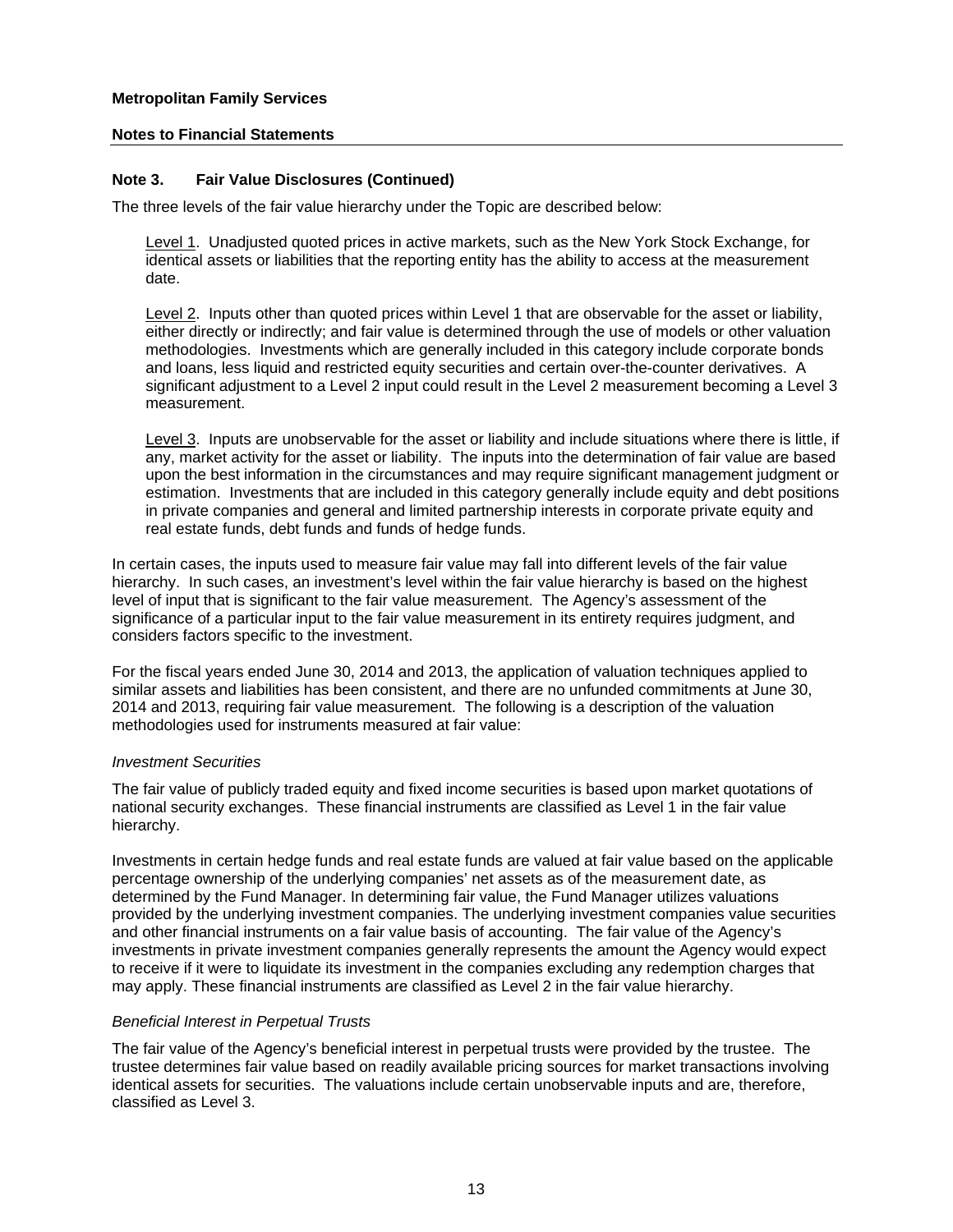#### **Notes to Financial Statements**

# **Note 3. Fair Value Disclosures (Continued)**

Interest Rate Swap:

The valuation of this instrument is determined using widely accepted valuation techniques including discounted cash flow analysis on the expected cash flows of the interest rate swap. This analysis reflects the contractual terms of the interest rate swap, including the period to maturity, and used observable market-based inputs, including the SIFMA index. The fair value estimate is classified as Level 2.

The following tables present the Agency's fair value hierarchy for those assets and liabilities measured at fair value on a recurring basis as of June 30, 2014 and 2013:

|                          |                  |                  | 2014               |                  |             |
|--------------------------|------------------|------------------|--------------------|------------------|-------------|
|                          |                  |                  |                    |                  | Redemptions |
|                          | Total            | Level 1          | Level <sub>2</sub> | Level 3          | Permitted   |
| Assets:                  |                  |                  |                    |                  |             |
| Equity securities:       |                  |                  |                    |                  |             |
| U.S. equities            | 11,238,560<br>\$ | 11,238,560<br>S  | \$                 | \$               | Daily       |
| Non-U.S. equities        | 10,746,853       | 10,746,853       |                    |                  | Daily       |
| Fixed income securities: |                  |                  |                    |                  |             |
| U.S. fixed income        | 5,580,202        | 5,580,202        |                    |                  | Daily       |
| Non-U.S. fixed income    | 3,108,896        | 3,108,896        |                    |                  | Daily       |
| Alternative investments: |                  |                  |                    |                  |             |
| Hedge fund of funds (a)  | 7,169,104        |                  | 7,169,104          |                  | Quarterly   |
| Real estate fund (b)     | 4,274,665        |                  | 4,274,665          |                  | Quarterly   |
| Beneficial interest in   |                  |                  |                    |                  |             |
| perpetual trusts (c)     | 15,271,834       |                  |                    | 15,271,834       | N/A         |
|                          | 57,390,114       | \$<br>30,674,511 | \$<br>11,443,769   | \$<br>15,271,834 |             |
| Cash and other           | 1,186,307        |                  |                    |                  |             |
|                          | 58,576,421       |                  |                    |                  |             |
| Liability:               |                  |                  |                    |                  |             |
| Interest-rate swap       | 3,447,043<br>S   | \$               | 3,447,043          | \$               |             |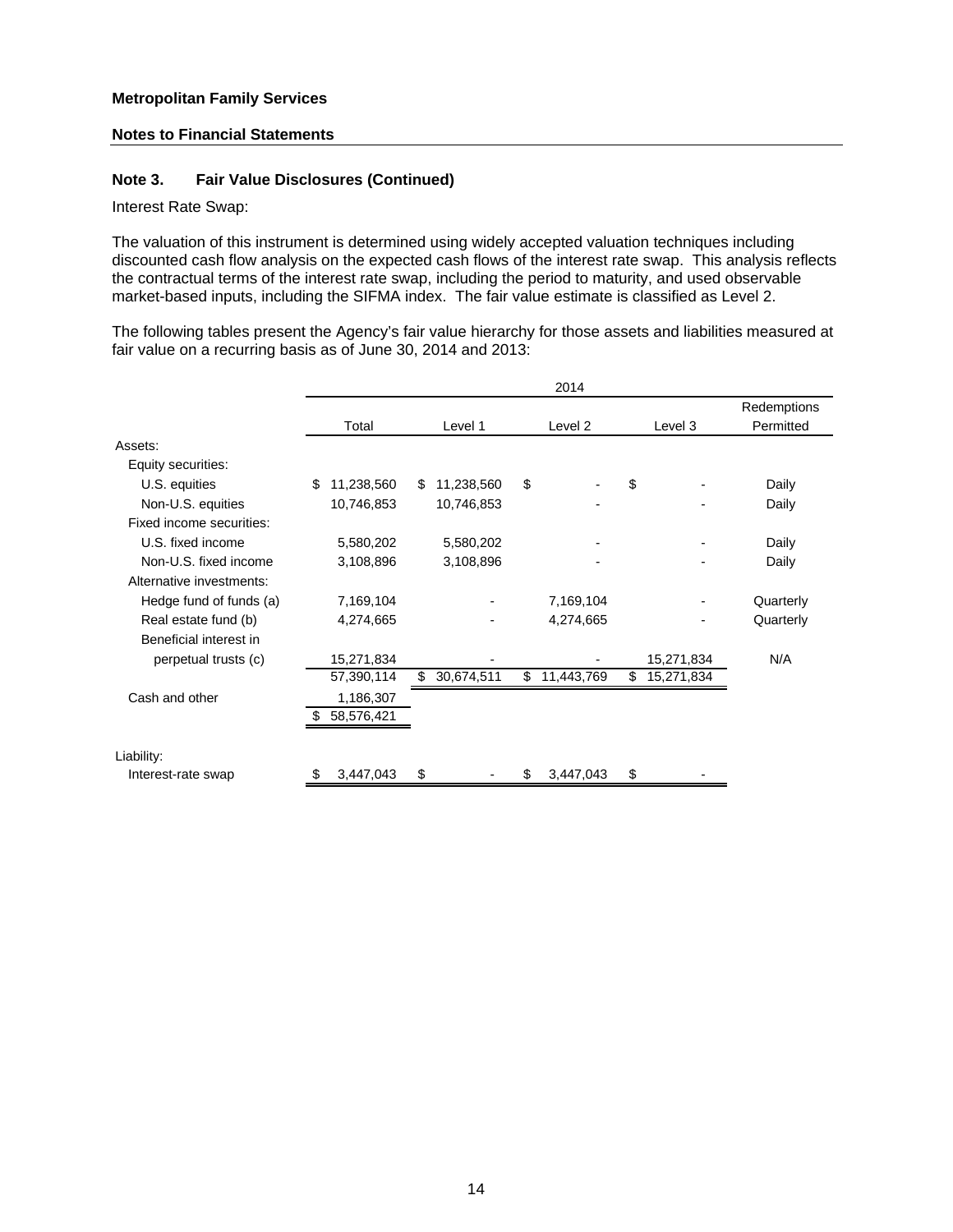#### **Notes to Financial Statements**

|                          |                  |    |            |    | 2013      |                  |             |
|--------------------------|------------------|----|------------|----|-----------|------------------|-------------|
|                          |                  |    |            |    |           |                  | Redemptions |
|                          | Total            |    | Level 1    |    | Level 2   | Level 3          | Permitted   |
| Assets:                  |                  |    |            |    |           |                  |             |
| Equity securities:       |                  |    |            |    |           |                  |             |
| U.S. equities            | \$<br>9,667,512  | \$ | 9,667,512  | \$ |           | \$               | Daily       |
| Non-U.S. equities        | 10,040,919       |    | 10,040,919 |    |           |                  | Daily       |
| Fixed income securities: |                  |    |            |    |           |                  |             |
| U.S. fixed income        | 5,429,465        |    | 5,429,465  |    |           |                  | Daily       |
| Non-U.S. fixed income    | 3,152,234        |    | 3,152,234  |    |           |                  | Daily       |
| Alternative investments: |                  |    |            |    |           |                  |             |
| Hedge fund of funds (a)  | 6,432,206        |    |            |    | 6,432,206 |                  | Quarterly   |
| Real estate fund (b)     | 2,926,566        |    |            |    | 2,926,566 |                  | Quarterly   |
| Beneficial interest in   |                  |    |            |    |           |                  |             |
| perpetual trusts (c)     | 13,496,026       |    |            |    |           | 13,496,026       | N/A         |
|                          | 51,144,928       | S  | 28,290,130 | \$ | 9,358,772 | \$<br>13,496,026 |             |
| Cash and other           | 785,324          |    |            |    |           |                  |             |
|                          | \$<br>51,930,252 |    |            |    |           |                  |             |
|                          |                  |    |            |    |           |                  |             |
| Liability:               |                  |    |            |    |           |                  |             |
| Interest-rate swap       | \$<br>3,323,016  | \$ |            | S  | 3,323,016 | \$               |             |

#### **Note 3. Fair Value Disclosures (Continued)**

- (a) This category includes investments in hedge funds that invest primarily in U.S. common stocks. Management of the hedge funds has the ability to shift investments to meet growth strategies. The fair values of the investments in this category have been estimated using the net asset value per share of the investments.
- (b) This category includes several real estate funds that invest primarily in U.S. commercial real estate. The fair values of the investments in this category have been estimated using the net asset value of the Agency's ownership interest.
- (c) This category includes underlying investments in equities, fixed income securities, real estate funds, and hedge funds. The fair value of these investments is based on quoted market prices provided by recognized broker-dealers.

The Agency assesses the levels of the investments at each measurement date, and transfers between levels are recognized on the actual date of the event or change in circumstances that caused the transfer in accordance with the Agency's accounting policy regarding the recognition of transfers between levels of the fair vale hierarchy. There were no transfers between Levels 1, 2, or 3 during the years ended June 30, 2014 and 2013.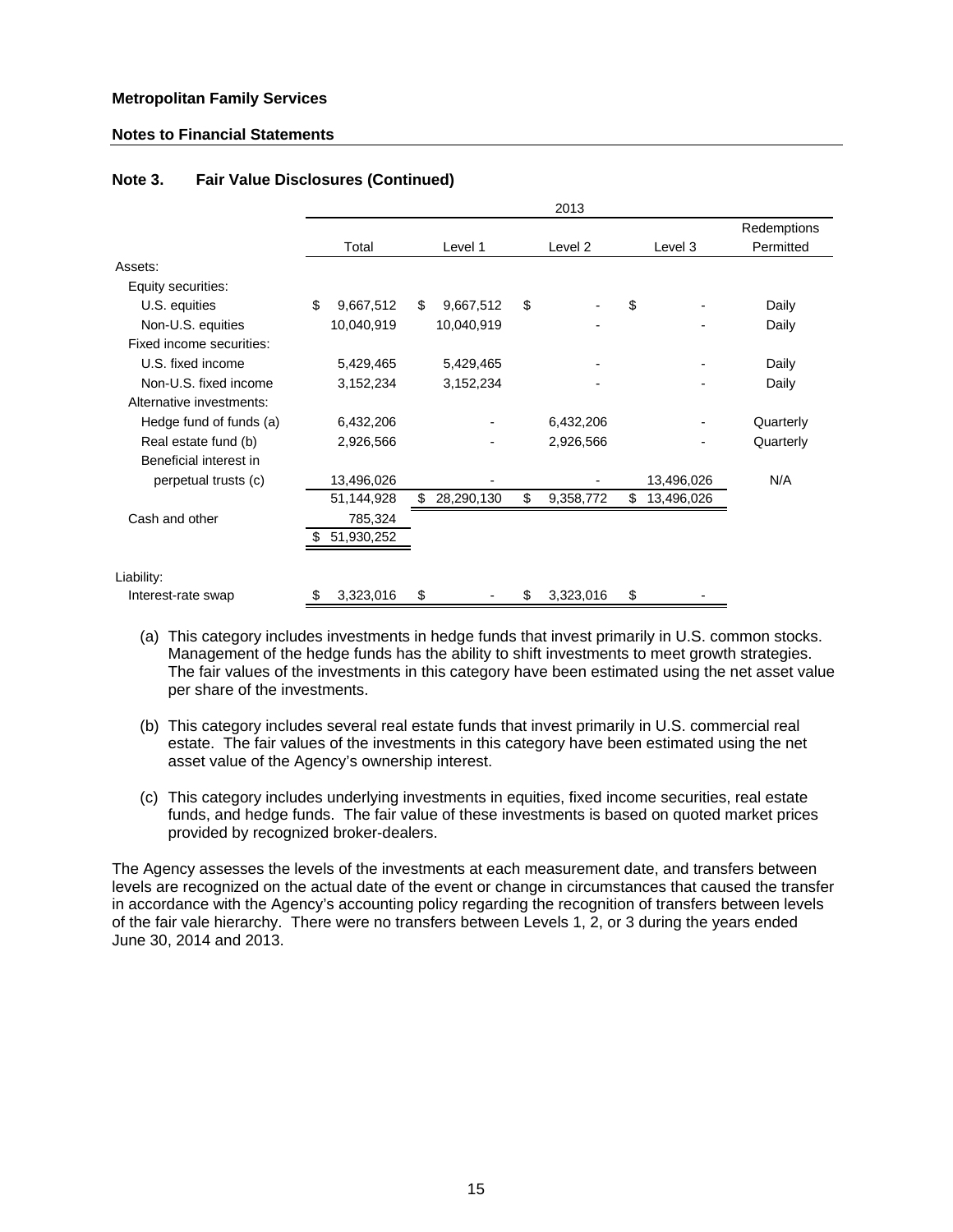#### **Notes to Financial Statements**

#### **Note 3. Fair Value Disclosures (Continued)**

The changes in Level 3 assets and liabilities measured at fair value on a recurring basis are summarized as follows as of June 30, 2014:

|                                                   | Beneficial | Interest in<br>Perpetual Fund |
|---------------------------------------------------|------------|-------------------------------|
| Balance, beginning of year<br>Net unrealized gain | \$         | 13,496,026<br>1,775,808       |
| Balance, end of year                              | \$         | 15,271,834                    |

Substantially all of the changes in unrealized appreciation included in the statements of activities attributable to Level 3 investments relate to investments still held at June 30, 2014.

#### **Note 4. Investments and Beneficial Interest in Irrevocable Perpetual Trusts**

Total returns on investment assets, excluding income allocations from irrevocable perpetual trusts, held during 2014 and 2013 are summarized as follows:

|                                         |                | Temporarily            | Permanently              |     |                        |
|-----------------------------------------|----------------|------------------------|--------------------------|-----|------------------------|
| 2014                                    |                | Restricted             | Restricted               |     | Total                  |
|                                         |                |                        |                          |     |                        |
| Dividends and interest income           | \$             | 1,613,426              | \$                       | \$  | 1,613,426              |
| Investment expense                      |                | (288, 497)             |                          |     | (288, 497)             |
| Net realized gain                       |                | 200,377                | 1,775,808                |     | 1,976,185              |
| Net unrealized gain                     |                | 5,023,851              |                          |     | 5,023,851              |
| Total return on investments             | \$             | 6,549,157              | \$<br>1,775,808          | \$  | 8,324,965              |
| Investment return designated for:       |                |                        |                          |     |                        |
| Endowment payout                        | \$             | 1,678,796              | \$                       | \$. | 1,678,796              |
| Undesignated investment return          |                | 4,870,361              | 1,775,808                |     | 6,646,169              |
| Total                                   | \$             | 6,549,157              | \$<br>1,775,808          | \$  | 8,324,965              |
|                                         |                |                        |                          |     |                        |
|                                         |                | Temporarily            | Permanently              |     |                        |
| 2013                                    |                | Restricted             | Restricted               |     | Total                  |
| Dividends and interest income           | \$             | 1,732,341              | \$                       | \$  | 1,732,341              |
| Investment expense                      |                | (293, 862)             |                          |     | (293, 862)             |
| Net realized gain                       |                | 198,330                | 672,196                  |     | 870,526                |
| Net unrealized gain                     |                | 2,579,873              |                          |     | 2,579,873              |
|                                         |                |                        |                          |     |                        |
| Total return on investments             | $\mathfrak{S}$ | 4,216,682              | \$<br>672,196            | \$  | 4,888,878              |
|                                         |                |                        |                          |     |                        |
| Investment return designated for:       |                |                        |                          |     |                        |
| Endowment payout                        | \$             | 2,467,797              | \$                       | \$  | 2,467,797              |
| Undesignated investment return<br>Total | \$             | 1,748,885<br>4,216,682 | \$<br>672,196<br>672,196 | \$  | 2,421,081<br>4,888,878 |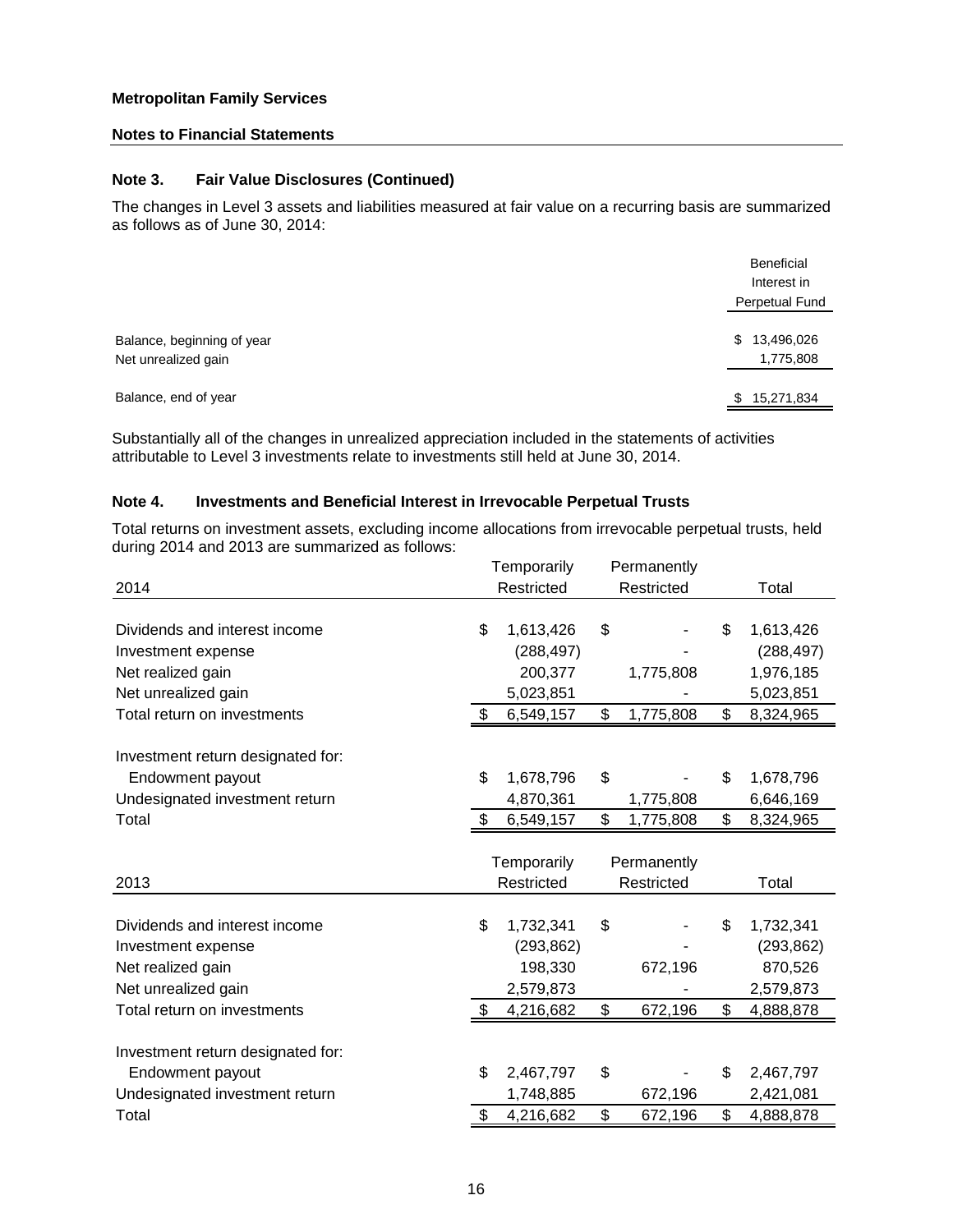# **Notes to Financial Statements**

# **Note 4. Investments and Beneficial Interests in Irrevocable Perpetual Trusts (Continued)**

The Agency invests in a professionally managed portfolio of mutual funds and alternative investments. Such investments are exposed to various risks such as interest rate, market and credit. Due to the level of risk associated with such investments, it is at least reasonably possible that changes in risks in the near term would materially affect investment balances and the amounts reported in the financial statements.

The Agency is also a designated income beneficiary of certain irrevocable perpetual trusts. The terms of the trust agreements provide that the Agency, as an income beneficiary, is to receive its beneficial interest in the income of the trust assets as earned in perpetuity. Such trust assets are held and invested in perpetuity by the third-party trustees, which are financial institutions.

At June 30, 2014 and 2013, the assets of the irrevocable trusts are principally invested in marketable equity securities and bonds and notes. During 2014 and 2013, income allocations received by the Agency from irrevocable perpetual trusts amounted to \$615,813 and \$652,640, respectively, and the Agency's beneficial interest in the net unrealized appreciation in the fair value of the irrevocable trusts' assets amounted to \$1,775,808 and \$672,196, respectively.

# **Note 5. Endowment Funds**

The Agency's endowment includes both donor-restricted endowment funds and funds designated by the Agency's Board of Directors to function as endowments. As required by accounting principles generally accepted in the United States of America, net assets associated with endowment funds, including funds designated by the Board to function as endowments, are classified and reported based on the existence or absence of donor-imposed restrictions.

#### *Interpretation of Relevant Law*

The Board of Directors has interpreted the Illinois Uniform Prudent Management of Institutional Funds Act (UPMIFA) as requiring the preservation of the fair value of the original gift as of the gift date of the donorrestricted endowment funds absent explicit donor stipulations to the contrary. As a result of this interpretation, the Agency classified as permanently restricted net assets (a) the original value of gifts donated to the permanent endowment, (b) the original value of subsequent gifts to the permanent endowment, and (c) accumulations to the permanent endowment made in accordance with the direction of the applicable donor gift instrument at the time the accumulation is added to the fund. The remaining portion of the donor-restricted endowment fund that is not classified in permanently restricted net assets is classified as temporarily restricted net assets until those amounts are appropriated for expenditure by the Agency in a manner consistent with the standard of prudence prescribed by UPMIFA. In accordance with UPMIFA, the Agency considers the following factors in making a determination to appropriate or accumulate earnings on donor-restricted endowment funds:

- 1) The duration and preservation of the fund;
- 2) The purpose of the Agency and the donor-restricted endowment fund;
- 3) General economic conditions;
- 4) The possible effect of inflation and deflation;
- 5) The expected total return from income and the appreciation of investments;
- 6) Other resources of the Agency; and
- 7) The investment policies of the Agency.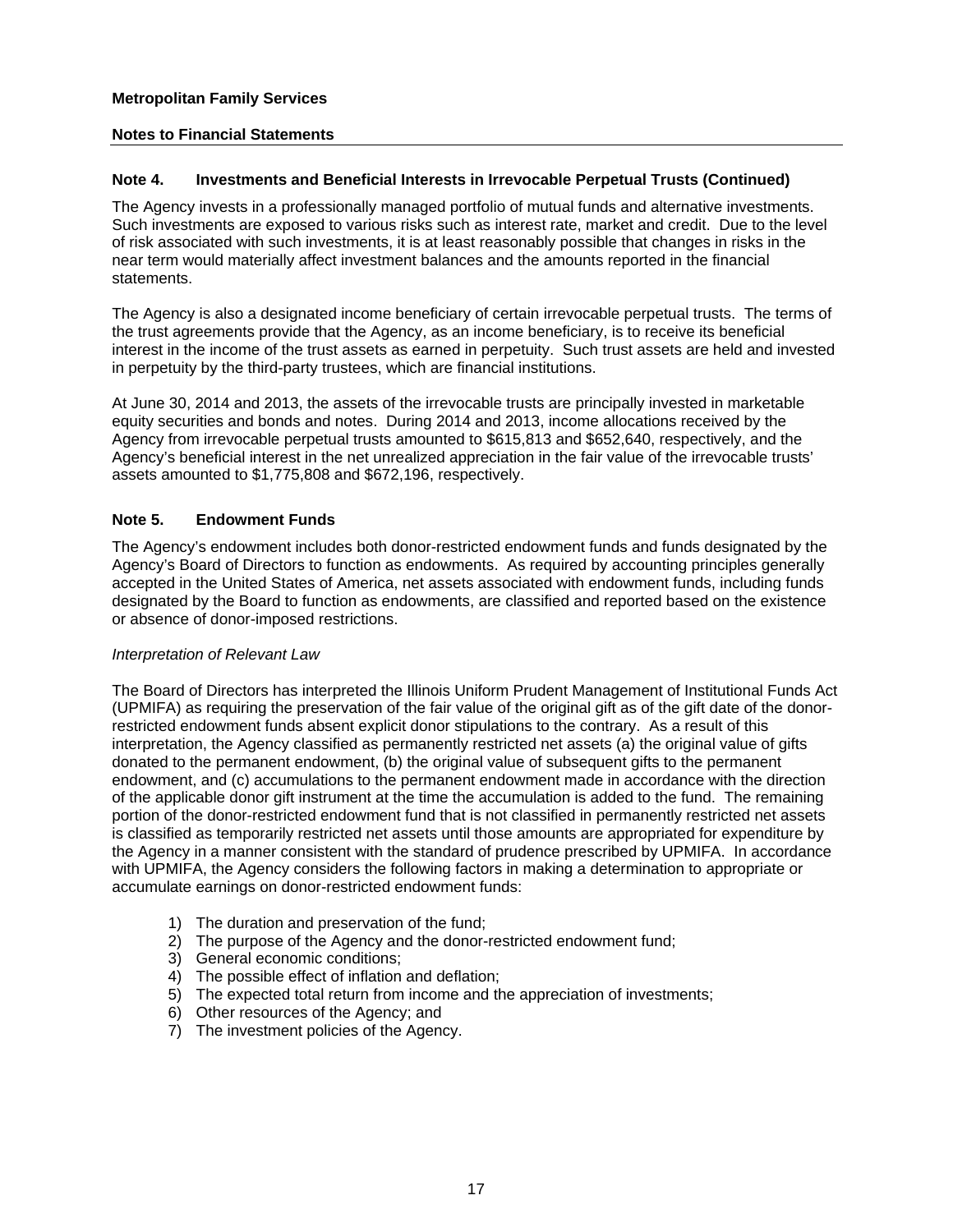#### **Notes to Financial Statements**

# **Note 5. Endowment Funds (Continued)**

The Agency's endowment net asset composition by type of fund is as follows for the years ended June 30, 2014 and 2013:

|                               | 2014          | 2013          |
|-------------------------------|---------------|---------------|
| <b>Temporarily Restricted</b> | \$ 37,512,096 | \$ 32,641,735 |
| <b>Permanently Restricted</b> | 20,838,325    | 19,062,517    |
|                               | \$58,350,421  | \$ 51,704,252 |

The changes in endowment net assets for the Agency were as follows for the years ended June 30, 2014 and 2013:

|                                    |                  | 2014             |                   |  |  |  |
|------------------------------------|------------------|------------------|-------------------|--|--|--|
|                                    | Temporarily      | Permanently      |                   |  |  |  |
|                                    | Restricted       | Restricted       | Total             |  |  |  |
| Endowment net assets,              |                  |                  |                   |  |  |  |
| beginning of year                  |                  |                  |                   |  |  |  |
| Investments                        | 32,641,735<br>\$ | 5,566,491<br>\$  | 38,208,226<br>\$. |  |  |  |
| Perpetual trusts                   |                  | 13,496,026       | 13,496,026        |  |  |  |
|                                    | 32,641,735       | 19,062,517       | 51,704,252        |  |  |  |
| Investment return:                 |                  |                  |                   |  |  |  |
| Dividends and interest income      | 1,613,426        |                  | 1,613,426         |  |  |  |
| Investment expense                 | (288, 497)       |                  | (288, 497)        |  |  |  |
| Net realized and unrealized losses | 5,224,228        | 1,775,808        | 7,000,036         |  |  |  |
|                                    | 6,549,157        | 1,775,808        | 8,324,965         |  |  |  |
| Appropriation of endowment         |                  |                  |                   |  |  |  |
| assets for expenditure:            |                  |                  |                   |  |  |  |
| Operating expense                  | (1,678,796)      |                  | (1,678,796)       |  |  |  |
| Undesignated investment return     | 4,870,361        | 1,775,808        | 6,646,169         |  |  |  |
|                                    |                  |                  |                   |  |  |  |
| Endowment net assets, end of year  |                  |                  |                   |  |  |  |
| Investments                        | 37,512,096       | 5,566,491        | 43,078,587        |  |  |  |
| Perpetual trusts                   |                  | 15,271,834       | 15,271,834        |  |  |  |
|                                    | 37,512,096       | \$<br>20,838,325 | 58,350,421<br>\$  |  |  |  |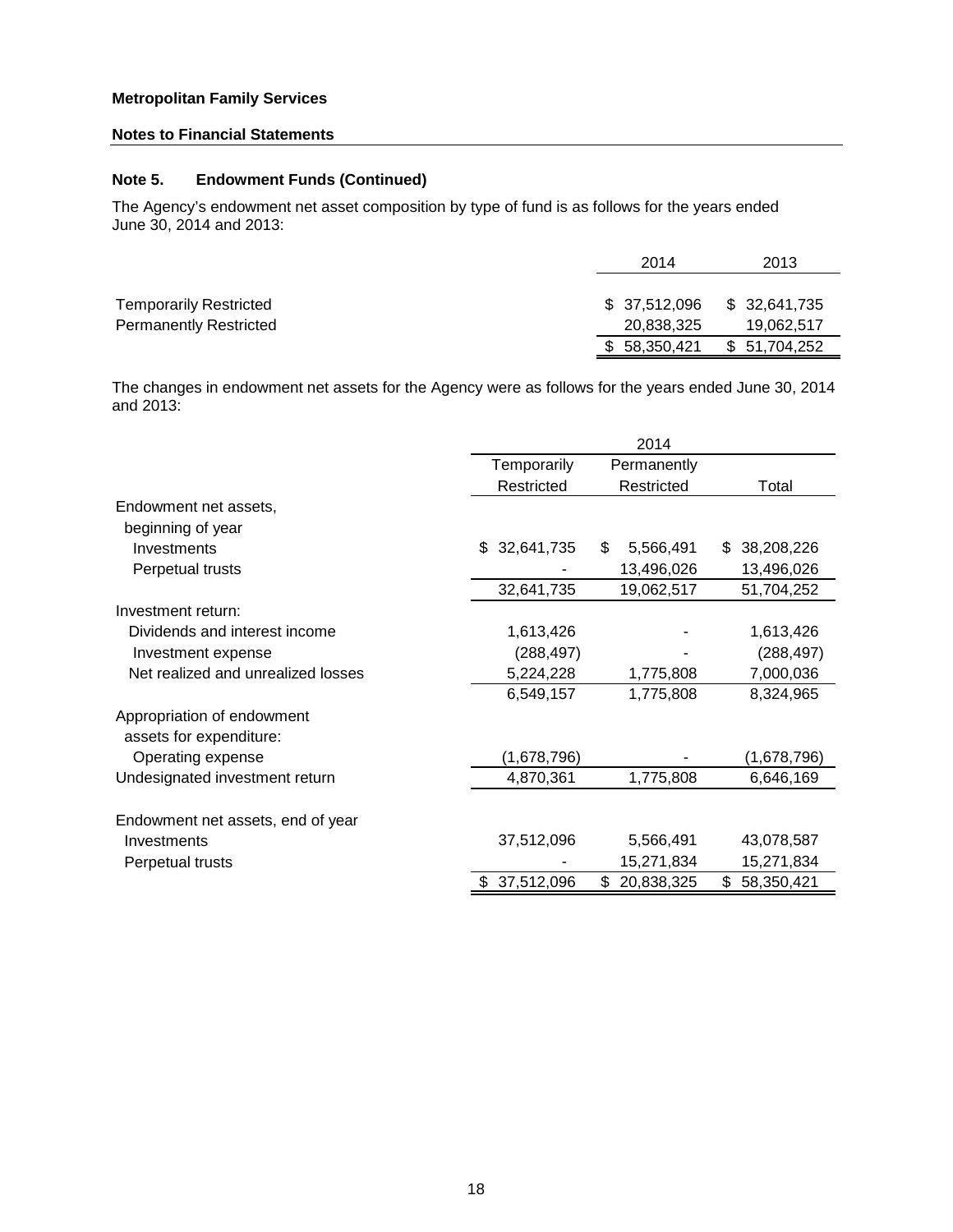### **Notes to Financial Statements**

# **Note 5. Endowment Funds (Continued)**

|                                                       | 2013             |                  |                   |  |  |  |
|-------------------------------------------------------|------------------|------------------|-------------------|--|--|--|
|                                                       | Temporarily      | Permanently      |                   |  |  |  |
|                                                       | Restricted       | Restricted       | Total             |  |  |  |
| Endowment net assets,                                 |                  |                  |                   |  |  |  |
| beginning of year                                     |                  |                  |                   |  |  |  |
| Investments                                           | \$<br>30,892,850 | \$<br>5,566,491  | 36,459,341<br>\$. |  |  |  |
| Perpetual trusts                                      |                  | 12,823,830       | 12,823,830        |  |  |  |
|                                                       | 30,892,850       | 18,390,321       | 49,283,171        |  |  |  |
| Investment return:                                    |                  |                  |                   |  |  |  |
| Dividends and interest income                         | 1,732,341        |                  | 1,732,341         |  |  |  |
| Investment expense                                    | (293, 862)       |                  | (293, 862)        |  |  |  |
| Net realized and unrealized losses                    | 2,778,203        | 672,196          | 3,450,399         |  |  |  |
|                                                       | 4,216,682        | 672,196          | 4,888,878         |  |  |  |
| Appropriation of endowment<br>assets for expenditure: |                  |                  |                   |  |  |  |
| Operating expense                                     | (2,467,797)      |                  | (2,467,797)       |  |  |  |
| Undesignated investment return                        | 1,748,885        | 672,196          | 2,421,081         |  |  |  |
| Endowment net assets, end of year                     |                  |                  |                   |  |  |  |
| Investments                                           | 32,641,735       | 5,566,491        | 38,208,226        |  |  |  |
| Perpetual trusts                                      |                  | 13,496,026       | 13,496,026        |  |  |  |
|                                                       | 32,641,735<br>\$ | \$<br>19,062,517 | \$<br>51,704,252  |  |  |  |

#### *Funds with Deficiencies*

From time to time, the fair value of assets associated with individual donor-restricted endowment funds may fall below the level that the donor or Illinois UPMIFA requires the Agency to retain as a fund of perpetual duration. There were no such deficiencies as of June 30, 2014 and 2013.

The Agency has adopted investment and spending policies for endowment assets as follows:

#### *Investment Policy*

The investment policy of the MFS Endowment is to achieve the highest rate of return possible within an acceptable range of risk and volatility. Based on that objective, the current assumptions are that longterm returns net of expenses will average 7 percent and long-term inflation will average 3 percent.

The MFS Investment Committee has the responsibility to establish the policies that guide the specific investments of the endowment assets. The policies describe the degree of investment risk and diversification that the committee deems appropriate.

The committee, in consultation with its investment consultant, monitors the performance of investment managers and adds, replaces, or eliminates managers as needed. Please refer to Note 3 for the Agency's current asset allocation.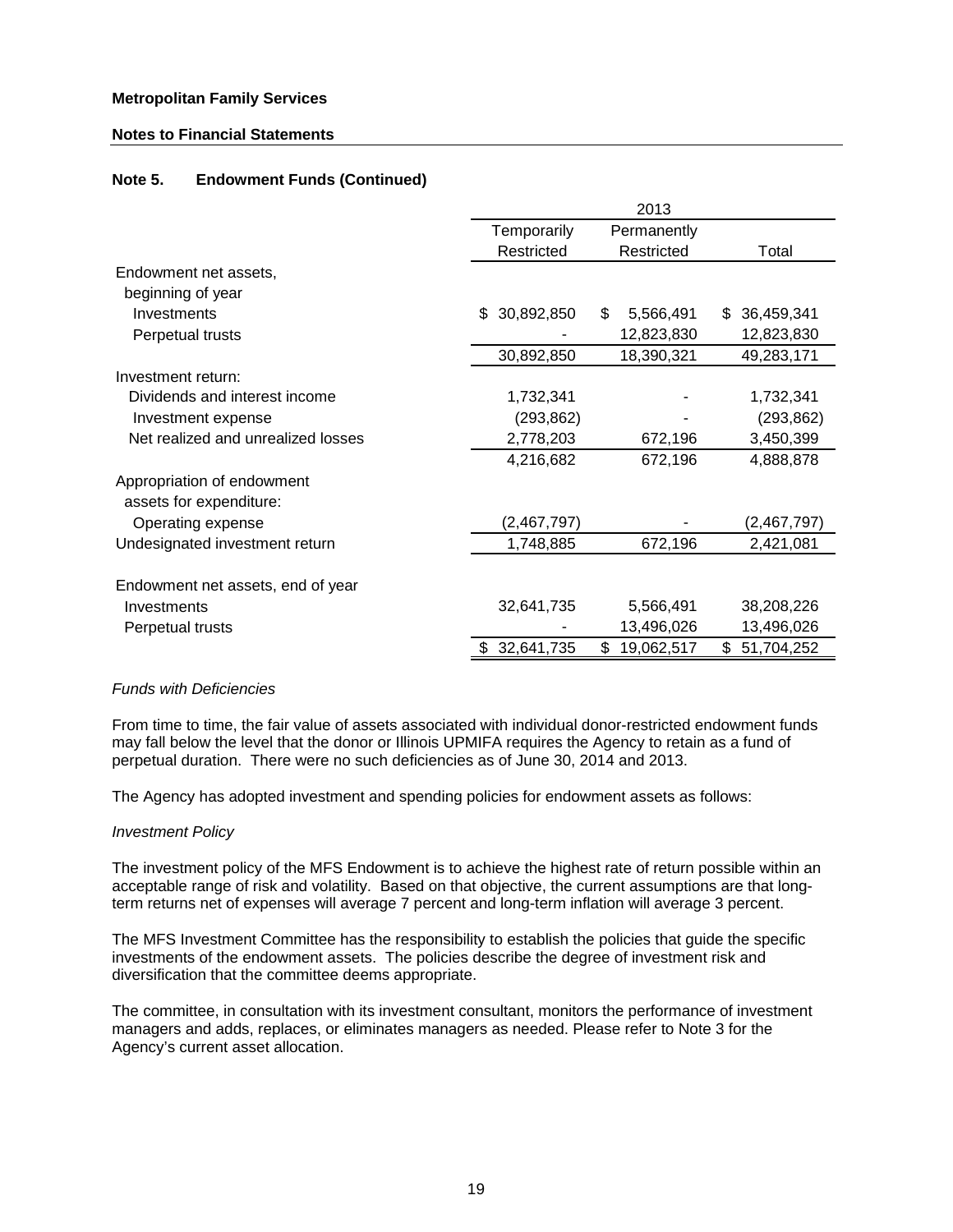# **Notes to Financial Statements**

# **Note 5. Endowment Funds (Continued)**

#### *Spending Policy*

Endowment spending is set annually by the Agency's Board of Directors after considering the funding needs of current Agency operations and the desire to preserve the long-term purchasing power of the Endowment. Distributions are authorized by the Board based on recommendations of the Investment and Finance Committees.

# **Note 6. Fund Raising Pledges Receivable**

Pledges receivable of \$576,322 and \$339,052 are recorded at fair value. All pledges are expected to be collected within one year.

# **Note 7. Property and Equipment**

Property and equipment are as follows at June 30, 2014 and 2013.

|                                | 2014            | 2013             |
|--------------------------------|-----------------|------------------|
|                                |                 |                  |
| Land                           | 2,791,623<br>S  | 2,791,623<br>S.  |
| Buildings and improvements     | 20,635,197      | 20,567,205       |
| Leasehold improvements         | 1,706,686       | 1,706,686        |
| Furniture and equipment        | 8,419,621       | 8,375,331        |
|                                | 33,553,127      | 33,440,845       |
| Less: accumulated depreciation | 16,614,682      | 15,988,564       |
|                                | 16,938,445<br>S | 17,452,281<br>S. |

Depreciation expense totaled \$626,118 and \$641,840 for 2014 and 2013, respectively.

#### **Note 8. Short-Term Debt**

The Agency has an available revolving credit line in the amount of \$7,000,000. Interest is accrued monthly at either the prime rate or the LIBOR rate plus 115 basis points. The weighted average interest rate for fiscal years 2014 and 2013 was 1.63 percent and 1.75 percent, respectively. The covenants of the revolving credit line are substantially the same as those of the Illinois Development Finance Authority Variable Rate Demand Revenue Bonds (Note 9). The balance outstanding on the line of credit was \$4,200,000 at June 30, 2014 and \$2,050,000 at June 30, 2013.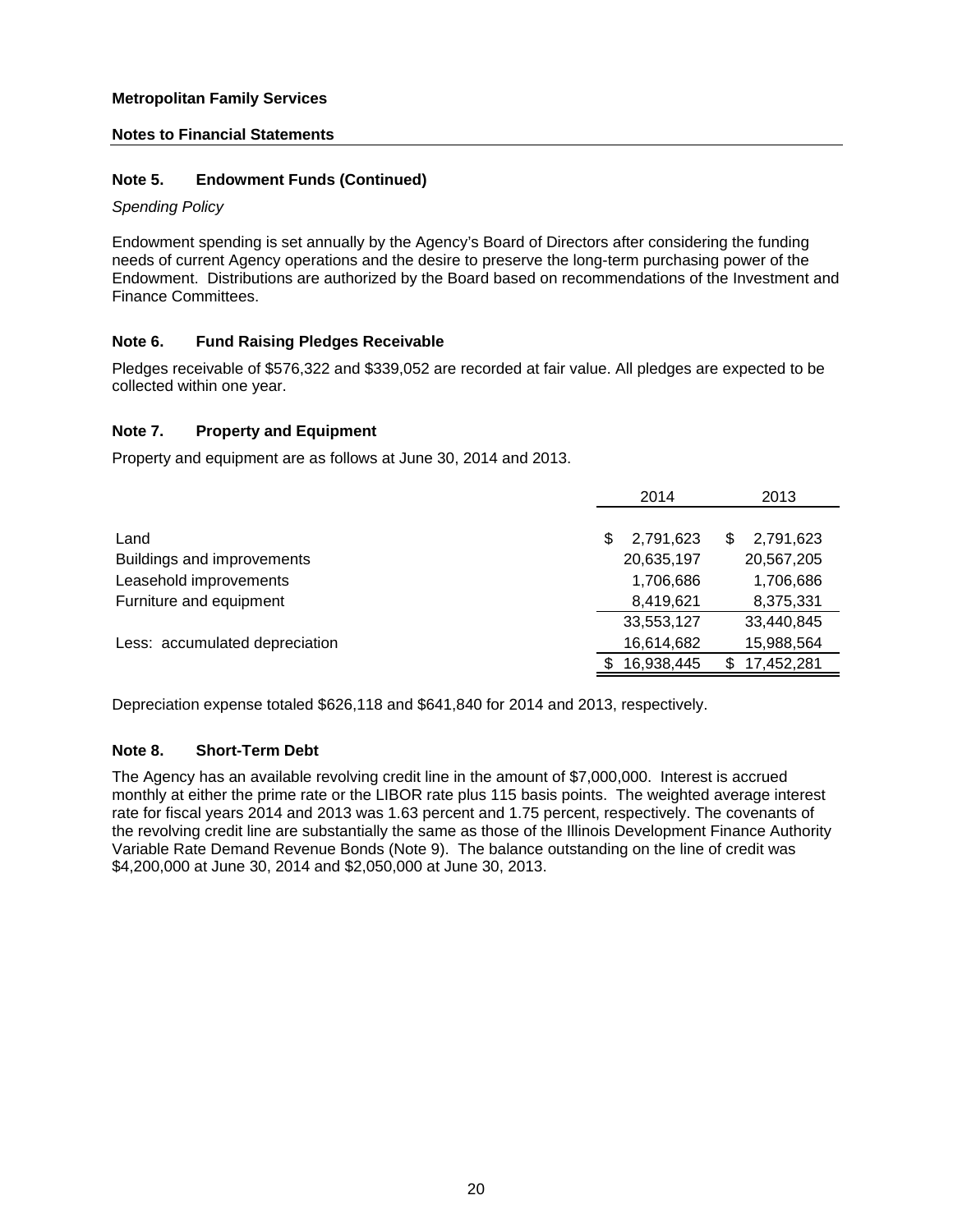# **Notes to Financial Statements**

# **Note 9. Long-Term Debt**

Long-term debt is summarized as follows at June 30, 2014 and 2013:

|                                                                 | 2014          |   | 2013       |
|-----------------------------------------------------------------|---------------|---|------------|
| Notes payable:                                                  |               |   |            |
| Term Ioan due September 12, 2019                                | \$<br>257,500 | S | 307,500    |
| Purchase money note and bank financing, due November 30, 2016   | 800,000       |   | 800,000    |
| Promissory note due March 1, 2020                               | 44,970        |   | 51,557     |
|                                                                 | 1,102,470     |   | 1,159,057  |
|                                                                 |               |   |            |
| Bonds payable:                                                  |               |   |            |
| Illinois Development Finance Authority Variable Rate Demand     |               |   |            |
| Revenue Bonds, Series 1999, maturing in the aggregate principal |               |   |            |
| amount on January 1, 2029. The bonds are supported by a letter  |               |   |            |
| of credit agreement which expires October 5, 2015.              | 12.700.000    |   | 12.700.000 |

#### Term Loan

In 2010, the Agency renegotiated an additional term loan for the North Children's Center due September 12, 2019. Interest is accrued at either the prime rate, the LIBOR rate plus 125 basis points, or the Bank Offered rate. At June 30, 2014, the loan had an interest rate of 1.43 percent and is payable in equal quarterly installments of principal (\$12,500) plus interest.

#### Purchase Money Note and Bank Financing

During 1992, the Agency acquired by means of assignment, a 100 percent beneficial interest in a certain land trust representing certain property previously leased by the Agency from the seller in exchange for a limited guaranty. The Agency renewed this agreement in December 2006. Under this agreement, the Agency is required to make scheduled monthly interest payments which are \$6,667 for the period from December 1, 2006 through November 30, 2016.

In connection with the guaranty and pursuant to the terms of the purchase agreement, the Agency has agreed to reimburse and indemnify the seller and provide for timely monthly debt service in connection with the existing \$400,000 bank financing and certain other costs associated with the property and to deliver to the seller a \$400,000 purchase money note due November 30, 2016. The bank financing and purchase money note are secured by a first and second mortgage and collateral assignment of the beneficial interest, respectively.

Subsequent to December 1, 2010, and prior to November 30, 2016, the seller may exercise its option to repurchase the property for an amount based on the related option agreement, resulting principally in the release of the Agency from substantially all liability under the bank financing and purchase money note. If the seller's repurchase option is not exercised prior to November 30, 2016, the Agency may exercise its option to cause the seller to repurchase the property for the amount based on the related option agreement.

#### Promissory Note

In 2003, the Agency borrowed \$95,000 from the IFF as part of the financing arranged by the City of Chicago for a new childcare center. The loan is in the form of a promissory note which bears interest at 5 percent and is payable in monthly installments in amounts up to \$749, through March 1, 2020.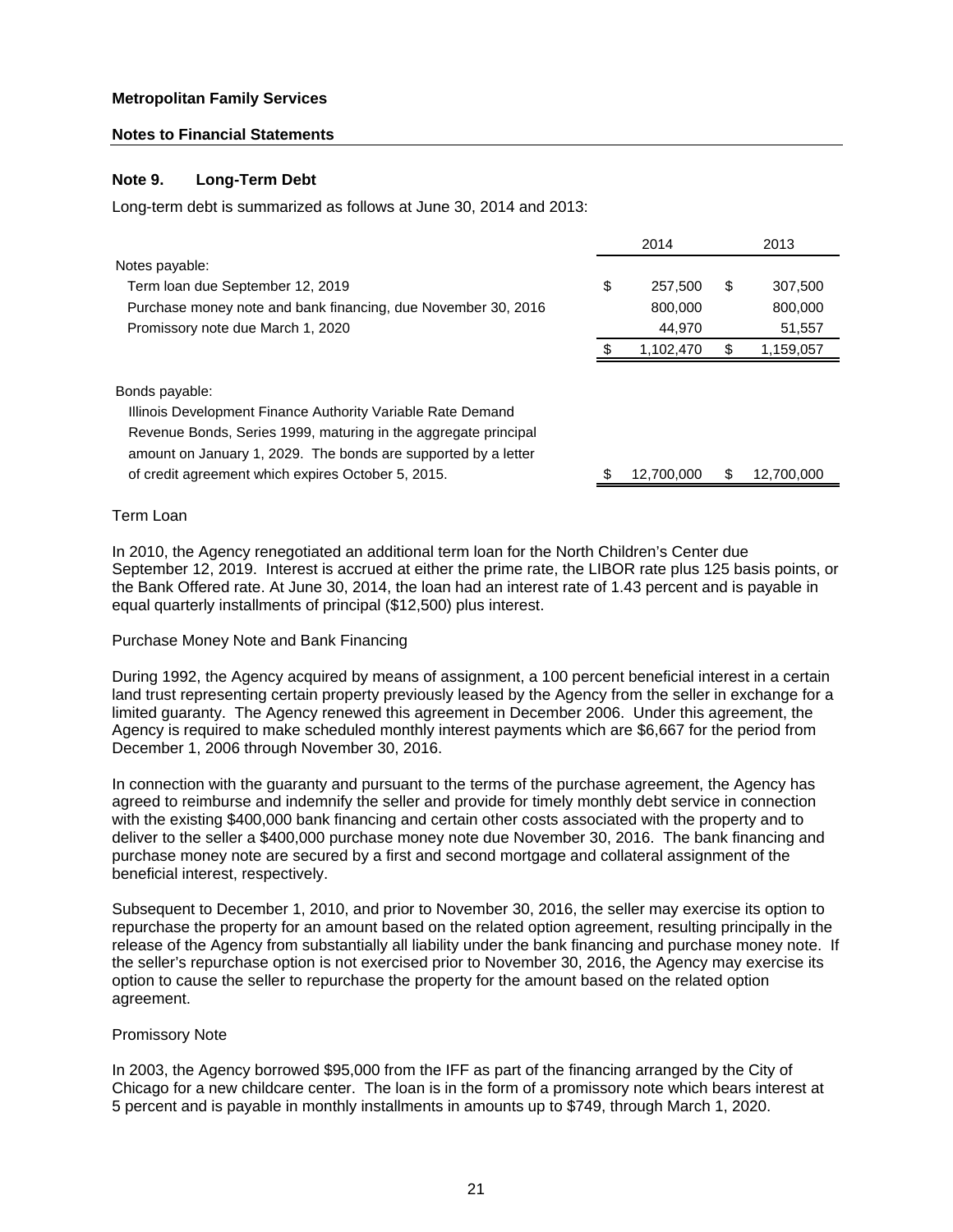# **Notes to Financial Statements**

# **Note 9. Long-Term Debt (Continued)**

Illinois Development Finance Authority Variable Rate Demand Revenue Bonds

In March 1999, the Illinois Development Finance Authority (Authority) on behalf of the Agency issued its Variable Rate Demand Revenue Bonds, Series 1999, in the principal amount of \$12,700,000 pursuant to an Indenture of Trust dated as of March 1, 1999, between the Authority and the Trustee. The proceeds of the Series 1999 bonds were used to finance all or a portion of the cost of acquisition, construction, renovation, expansion, restoration, and equipping of certain facilities of the Agency and to reimburse the Agency for certain capital projects, provide a portion of the interest on the bonds, and pay certain expenses incurred in connection with the Issuance of the bonds. All other proceeds will be invested by the Trustee as provided in the Indenture.

The Series 1999 Bonds bear interest at a variable interest rate determined on a monthly basis. Interest rates ranged from 1.107 to 1.137 percent during 2014 and 1.139 to 1.172 percent during 2013 and was determined on a monthly basis. The Series 1999 Bonds are convertible at the option of the Agency to another variable rate mechanism, as provided in the Indenture of Trust, dated March 1, 1999.

The terms of the long-term debt agreement require, among other things, the maintenance of specific financial ratios and place limitations on additional indebtedness and pledging of assets.

On June 1, 2012, the Agency entered into a re-financing arrangement with a bank in which the bank became the sole holder of the bonds for a period of seven years. This arrangement eliminated the need for a letter of credit and required issuance costs in the amount of \$79,500. The bank will maintain this position until June 1, 2019, during which time the bond issuance costs will be amortized. All of the terms, conditions, and covenants previously in effect remain unchanged.

The Agency has an interest rate swap agreement (swap agreement) with a bank for a non-amortizing notional amount of \$12,700,000 with an objective to minimize the variability of cash flows. Under the terms of the swap agreement, the Agency receives monthly payments based upon a variable rate of interest and makes monthly payments based upon a fixed rate of 3.94 percent through November 1, 2015 and 3.85 percent thereafter through January 1, 2029. The variable rate of interest is based on the USD-LIBOR-BBA (0.17 percent and 0.22 percent at June 30, 2014 and 2013, respectively). Although the derivative is an interest rate hedge, the Agency has chosen not to account for the derivatives as "cashflow" hedge instruments, as defined by accounting principles generally accepted in the United States of America, and therefore the gain or loss on the derivative is recognized in the statement of activities as a component of non-operating revenue (expense) in the period of change.

Net interest paid or received under the swap agreement is included in interest expense. The net differential paid by the Agency as a result of the swap agreement amounted to \$485,199 and \$479,703 for the years ended June 30, 2014 and 2013, respectively. The change in fair value of the swap agreement was an unrealized loss of \$124,027 and an unrealized gain of \$1,495,775 in 2014 and 2013, respectively.

At June 30, 2014 and 2013, the Agency's total long-term debt outstanding was \$13,802,470 and \$13,859,057, respectively. The fair value of the interest rate swap agreement was \$3,447,043 and \$3,323,016 at June 30, 2014 and 2013, respectively.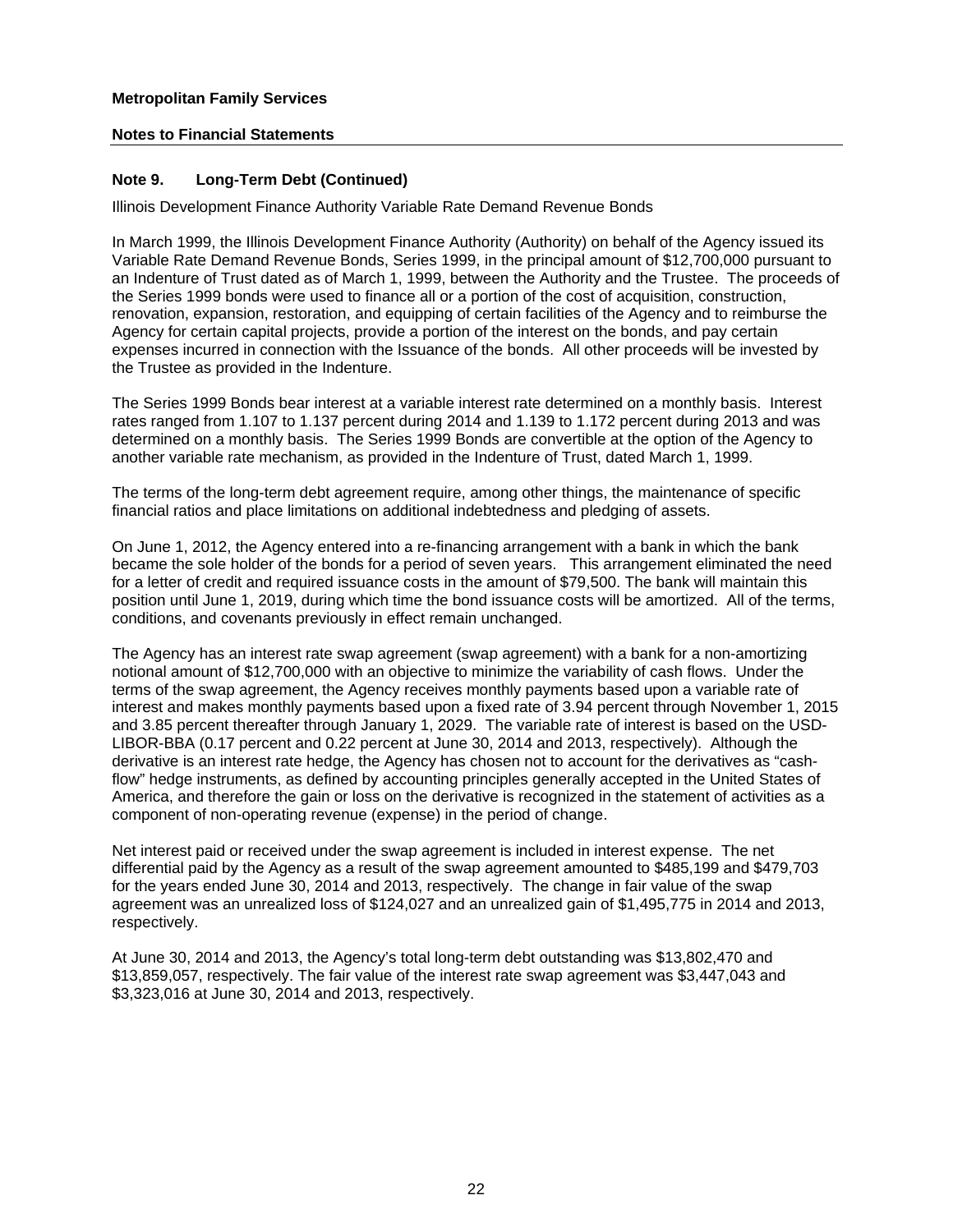# **Notes to Financial Statements**

# **Note 9. Long-Term Debt (Continued)**

Interest expense is reported within the financial statements as follows:

|                                            | 2014    |   | 2013        |
|--------------------------------------------|---------|---|-------------|
| Operating:                                 |         |   |             |
| Other program expenses                     | 693.093 | S | 699.059     |
| Nonoperating:                              |         |   |             |
| Change in fair value of interest rate swap | 124.027 |   | (1,495,775) |
|                                            | 817.120 |   | (796, 716)  |

# **Note 10. Restricted Net Assets**

Restricted Net Assets

Temporarily restricted net assets are available for the following purposes at June 30, 2014 and 2013:

|                      | 2014          | 2013         |
|----------------------|---------------|--------------|
|                      |               |              |
| Endowment            | \$37,512,096  | \$32,641,735 |
| Community services   | 413.513       | 360,057      |
| Financial assistance | 56.761        | 9,240        |
|                      | \$ 37,982,370 | \$33,011,032 |

Permanently restricted net assets are restricted as follows at June 30, 2014 and 2013:

|                                                                                                                                                                                              | 2014         | 2013         |
|----------------------------------------------------------------------------------------------------------------------------------------------------------------------------------------------|--------------|--------------|
| Beneficial interest in irrevocable perpetual trusts invested in<br>perpetuity by third-party trustees, the income from which is<br>expendable to support any of the activities of the Agency | \$15,271,834 | \$13,496,026 |
| Agency endowment invested in perpetuity by the Agency,<br>the income from which is expendable to support any of the                                                                          |              |              |
| activities of the Agency                                                                                                                                                                     | 5,391,475    | 5,391,475    |
| Agency endowment invested in perpetuity by the Agency,<br>the income from which is expendable to support specific                                                                            |              |              |
| programs as restricted by the donor                                                                                                                                                          | 175,016      | 175,016      |
|                                                                                                                                                                                              | 20,838,325   | 19,062,517   |

# **Note 11. Pension Plan**

The Agency operates a trusted, noncontributory, defined-benefit pension plan (Plan). As of December 31, 2012, the Agency implemented a full plan freeze for all employees.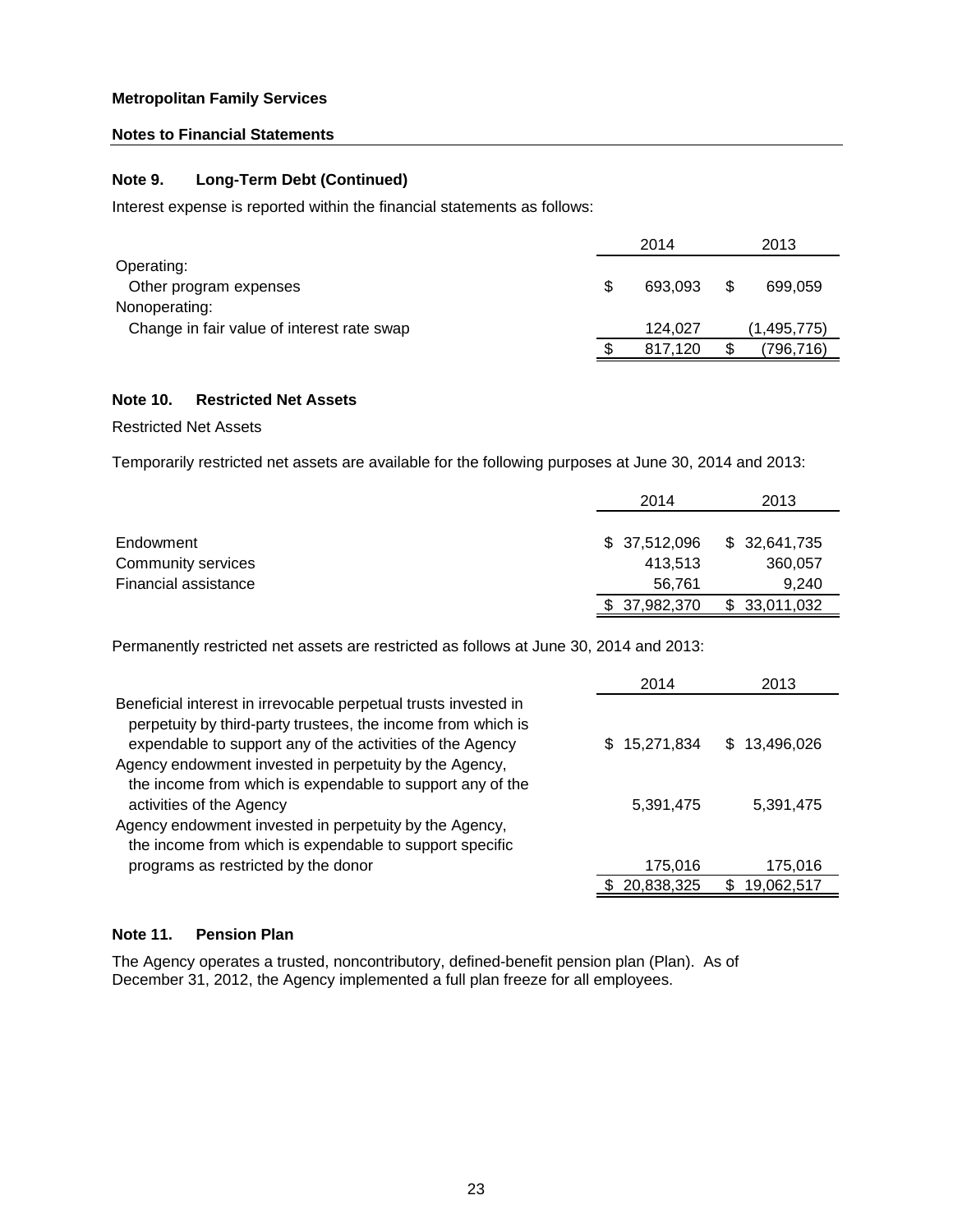### **Notes to Financial Statements**

# **Note 11. Pension Plan (Continued)**

A summary of the changes in the projected benefit obligation and plan assets and the resulting funded status of the defined-benefit pension plan are as follows at June 30, 2014 and 2013:

|                                                       | 2014             | 2013              |
|-------------------------------------------------------|------------------|-------------------|
| Change in projected benefit obligation:               |                  |                   |
| Benefit obligation at beginning of year               | 22,423,074<br>\$ | \$24,318,150      |
| Service cost                                          |                  | 316,709           |
| Interest cost                                         | 959,535          | 1,026,209         |
| Actuarial losses (gains)                              | 1,479,072        | (2, 110, 675)     |
| Benefits paid                                         | (862, 284)       | (518, 757)        |
| Curtailments                                          |                  | (608,562)         |
| Projected benefit obligation at year-end              | \$23,999,397     | \$22,423,074      |
|                                                       |                  |                   |
| Accumulated benefit obligation                        | 23,999,397<br>P. | \$22,423,074      |
|                                                       |                  |                   |
| Change in plan assets:                                |                  |                   |
| Fair value of plan assets at beginning of year        | 16,599,337<br>\$ | 14,527,835<br>\$  |
| Actual return on plan assets                          | 2,983,425        | 1,295,358         |
| Contributions                                         | 569,637          | 1,294,901         |
| Benefits paid                                         | (862, 284)       | (518, 757)        |
| Fair value of plan assets at year-end                 | 19,290,115       | \$<br>16,599,337  |
|                                                       |                  |                   |
| Fair value of plan assets                             | 19,290,115<br>\$ | 16,599,337<br>\$  |
| Benefit obligations                                   | 23,999,397       | 22,423,074        |
| Funded status (plan assets less benefit obligations)  | (4,709,282)      | \$<br>(5,823,737) |
|                                                       |                  |                   |
| Amounts recognized on statement of financial position |                  |                   |
| as accrued pension expense liability                  | 4,709,282        | 5,823,737<br>S.   |

The Projected Benefit Obligation is the actuarial present value of benefits under the plan formula, based on employee service to date and expected future compensation levels.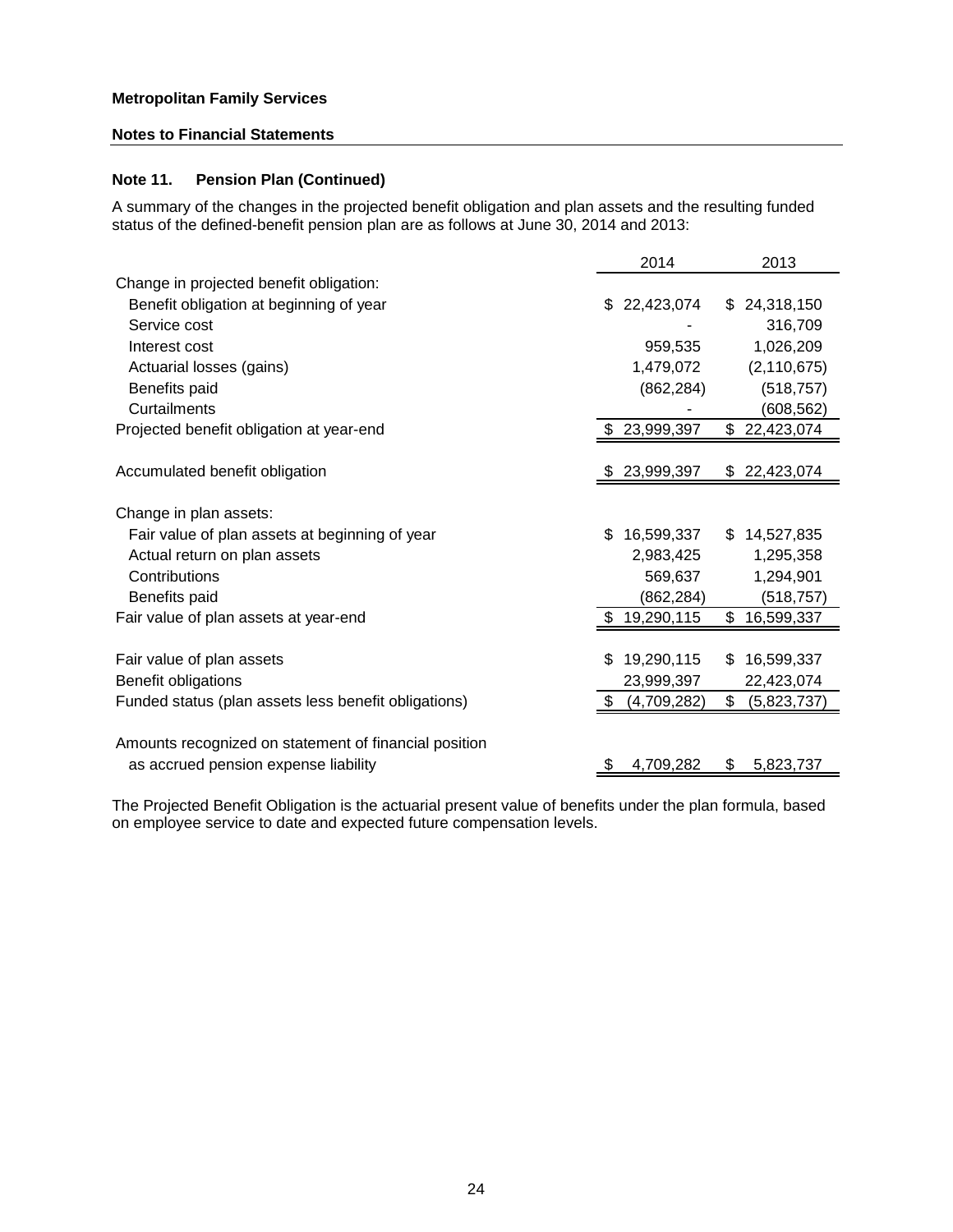### **Notes to Financial Statements**

# **Note 11. Pension Plan (Continued)**

The Accumulated Benefit Obligation is the actuarial present value of benefits earned to date, based on current and past compensation levels.

|                                                                            |     | 2014        |     | 2013        |
|----------------------------------------------------------------------------|-----|-------------|-----|-------------|
| Cumulative amounts recognized in changes from<br>non-operating activities: |     |             |     |             |
| Beginning cumulative amount                                                | \$  | 3,857,808   | \$. | 8,244,088   |
| Current year amount recognized in changes from                             |     |             |     |             |
| non-operating activities                                                   |     | (486,474)   |     | (4,386,280) |
|                                                                            | \$. | 3,371,334   | \$  | 3,857,808   |
|                                                                            |     |             |     |             |
| Components of cumulative amounts recognized in changes                     |     |             |     |             |
| from non-operating activities:                                             |     |             |     |             |
| Unrecognized actuarial loss                                                |     | 3,371,334   | S   | 3,857,808   |
| Components of net periodic benefit cost:                                   |     |             |     |             |
| Service cost                                                               | \$  |             | \$  | 316,709     |
| Interest cost                                                              |     | 959,535     |     | 925,505     |
| Expected return on plan assets                                             |     | (1,071,003) |     | (991, 573)  |
| Curtailment charge                                                         |     |             |     | 157,522     |
| Net amortization and deferrals                                             |     | 53,124      |     | 1,306,440   |
|                                                                            |     | (58,344)    | \$  | 1,714,603   |

The net periodic benefit cost is presented on the statements of functional expenses as follows:

|                                                                                                                 | 2014                 |     | 2013                 |
|-----------------------------------------------------------------------------------------------------------------|----------------------|-----|----------------------|
| Net periodic benefit cost in excess of contributions<br>Contributions, included in "payroll taxes and benefits" | (627.981)<br>569.637 | \$. | 542.099<br>1,172,504 |
|                                                                                                                 | (58,344)             |     | 14,603               |

The net pension cost was calculated using the June 30, 2013, census data asset information as of June 30, 2013, and a measurement date of June 30, 2013.

Estimated service cost that will be amortized into periodic benefit cost in the next fiscal year at both June 30, 2014 and 2013, is \$0.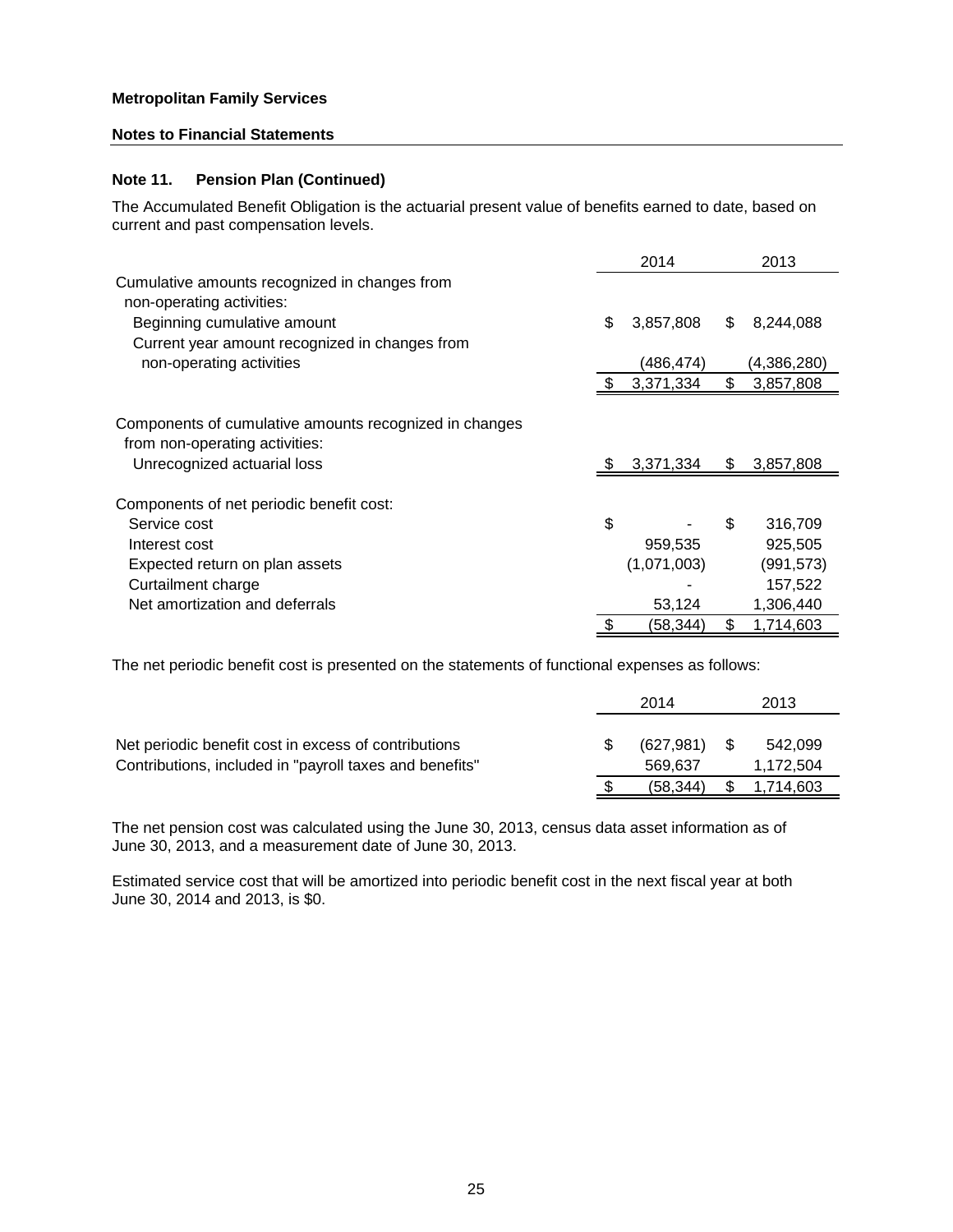#### **Notes to Financial Statements**

# **Note 11. Pension Plan (Continued)**

# **Assumptions**

Pension costs are determined based on actuarial valuations that reflect appropriate assumptions as of the measurement date, ordinarily the beginning of each year. The funded status of the plans is determined using appropriate assumptions as of each year-end. A summary of the major assumptions follows:

|                           | 2014     | 2013     |  |
|---------------------------|----------|----------|--|
| Funded status:            |          |          |  |
| Discount rate             | 4.01%    | 4.48%    |  |
| Future salary increases   | 0.00%    | $0.00\%$ |  |
| Pension cost:             |          |          |  |
| Discount rate             | 4.48%    | 3.90%    |  |
| Return on assets in plans | 6.70%    | 6.70%    |  |
| Future salary increases   | $0.00\%$ | 1.50%    |  |

#### **Plan Assets**

The Agency invests the defined benefit plan assets in a professionally managed portfolio of equity and debt securities. The Agency's target asset allocation is approximately 30 percent fixed income and 70 percent equity securities. Each year this asset allocation strategy is reviewed to determine the percentage of the fund that is allocated to equity and debt securities. The expected rate of return is based on both historical returns as well as the outlook for future returns given the current economic conditions.

The fair values of the Agency's pension plan assets at June 30, 2014 and 2013, by asset category are as follows:

|                                  | 2014            |   | Fair Value Measurement Using |    |                          |    |         |
|----------------------------------|-----------------|---|------------------------------|----|--------------------------|----|---------|
|                                  | Total           |   | Level 1                      |    | Level 2                  |    | Level 3 |
| Assets:                          |                 |   |                              |    |                          |    |         |
| Equity securities:               |                 |   |                              |    |                          |    |         |
| U.S. equities                    | \$<br>8,285,914 | S | 8,285,914                    | \$ |                          | \$ |         |
| Non-U.S. equities                | 3,609,535       |   | 3,609,535                    |    | $\overline{\phantom{0}}$ |    |         |
| Global equities                  | 478,325         |   | 478.325                      |    |                          |    |         |
| Fixed income securities:         |                 |   |                              |    |                          |    |         |
| U.S. fixed income securities     | 6,104,439       |   | 6,104,439                    |    | $\blacksquare$           |    |         |
| Non-U.S. fixed income securities | 811,902         |   | 811,902                      |    |                          |    |         |
|                                  | 19,290,115      |   | 19,290,115                   | \$ |                          |    |         |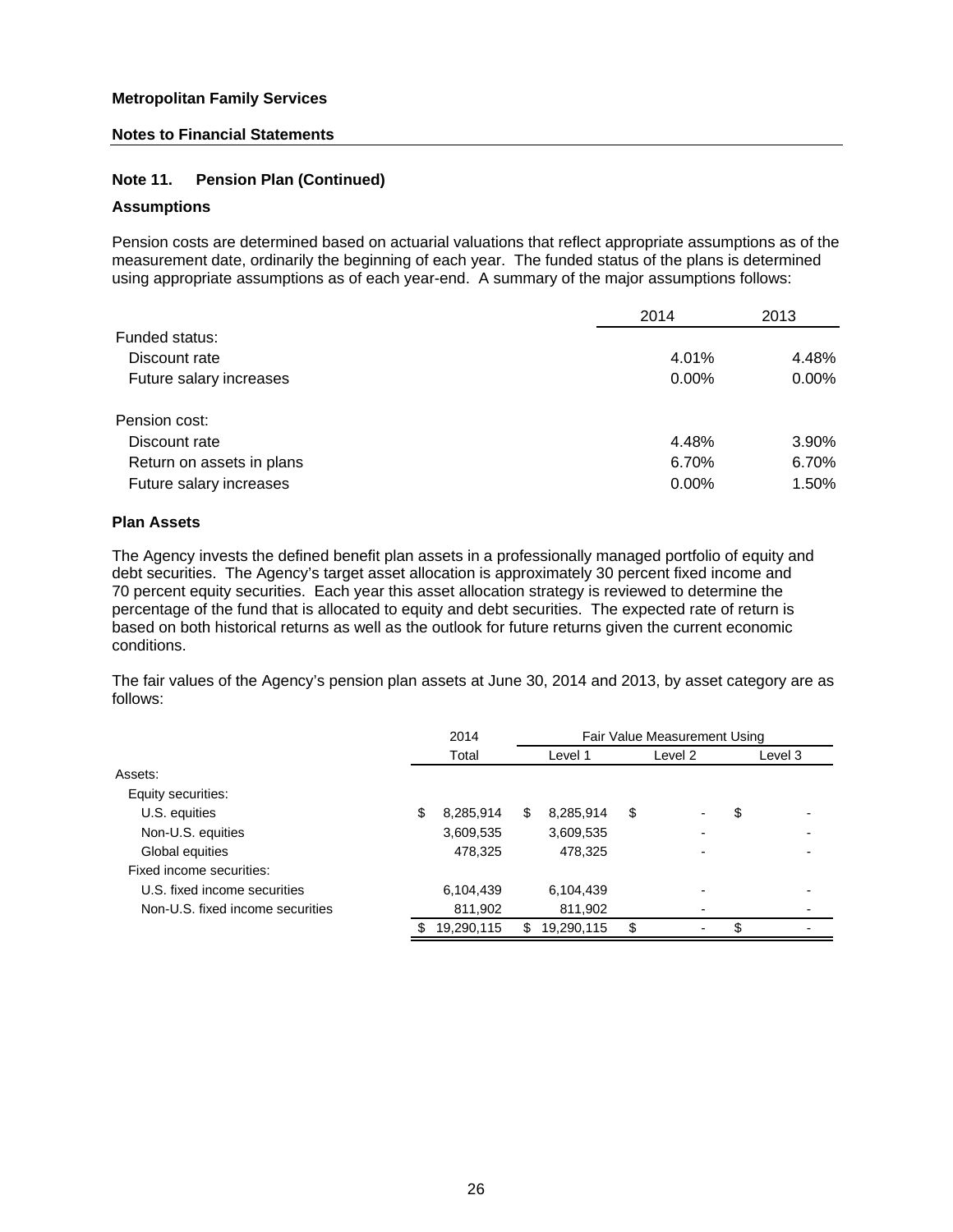#### **Notes to Financial Statements**

# **Note 11. Pension Plan (Continued)**

|                                  | 2013            | Fair Value Measurement Using |            |    |         |    |         |
|----------------------------------|-----------------|------------------------------|------------|----|---------|----|---------|
|                                  | Total           |                              | Level 1    |    | Level 2 |    | Level 3 |
| Assets:                          |                 |                              |            |    |         |    |         |
| Equity securities:               |                 |                              |            |    |         |    |         |
| U.S. equities                    | \$<br>7,493,956 | \$                           | 7,493,956  | \$ |         | \$ |         |
| Non-U.S. equities                | 2,942,189       |                              | 2,942,189  |    |         |    |         |
| Global equities                  | 393,023         |                              | 393,023    |    |         |    |         |
| Fixed income securities:         |                 |                              |            |    |         |    |         |
| U.S. fixed income securities     | 5,052,495       |                              | 5,052,495  |    |         |    |         |
| Non-U.S. fixed income securities | 671,992         |                              | 671,992    |    |         |    |         |
|                                  | 16,553,655      | \$                           | 16,553,655 | \$ |         | \$ |         |
| Cash and other                   | 45,682          |                              |            |    |         |    |         |
|                                  | 16,599,337      |                              |            |    |         |    |         |

The asset allocation for the Agency's pension plan by asset category is as follows:

|                   | 2014 | 2013          |
|-------------------|------|---------------|
| Equity securities | 64   | 65 %<br>%     |
| Debt securities   | 36   | 35            |
|                   | 100  | %<br>%<br>100 |

# **Contributions**

The Agency expects to contribute \$971,870 to the pension plan during the year ending June 30, 2015.

# **Estimated Future Benefit Payments**

Estimated future benefit payments are as follows:

| Year ending June 30: |                  |
|----------------------|------------------|
| 2015                 | 2,198,865<br>\$  |
| 2016                 | 1,263,206        |
| 2017                 | 1,046,883        |
| 2018                 | 1,354,123        |
| 2019                 | 1,407,362        |
| 2020-2024            | 6,949,017        |
| Total                | 14,219,456<br>\$ |